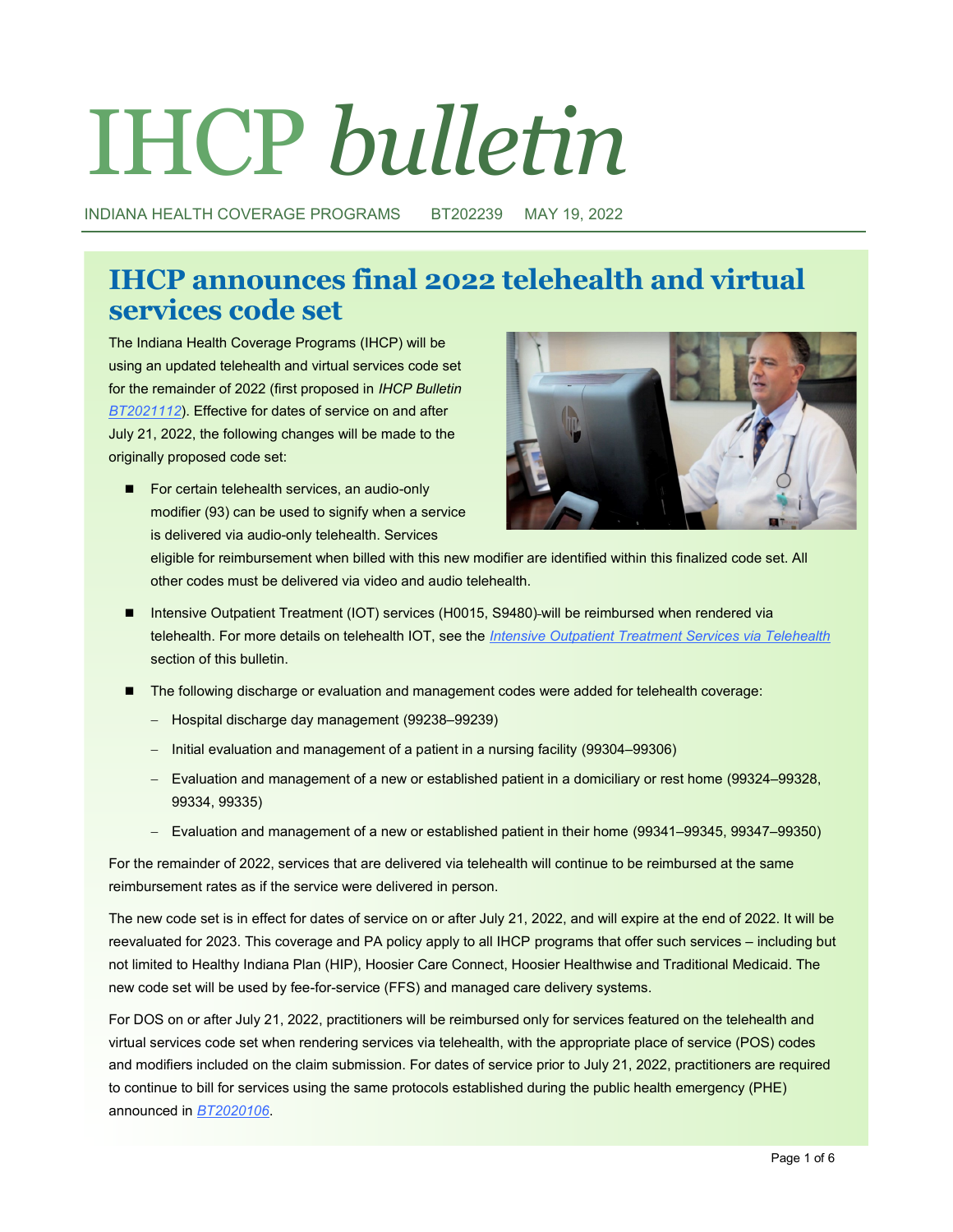This information will be included in *Telehealth Service Codes*, accessible from the *[Code Sets](https://www.in.gov/medicaid/providers/business-transactions/billing-and-remittance/code-sets/)* page at in.gov/medicaid/ providers, and the *[Telemedicine and Telehealth Services](https://www.in.gov/medicaid/providers/files/telemedicine-and-telehealth-services.pdf)* provider reference module.

#### **Telehealth and virtual services**

The codes listed are separated into three categories: telehealth medical services, nonhealthcare virtual services and telehealth dental services. All three tables listed in this bulletin are to be used in the delivery for virtual/telehealth services that make up the overall telehealth and virtual services code set. Specific billing guidance under each service category are provided in this bulletin, along with special billing considerations for specific providers.

#### *Remote patient monitoring (RPM) services also fall under IHCP's interpretation of telehealth services. See IHCP Bulletin [BT202238](http://provider.indianamedicaid.com/ihcp/Bulletins/BT202238.pdf) for details on service coverage and billing.*

The code set is to be used for the remainder of 2022; however, the Office of Medicaid Policy and Planning (OMPP) is aware that *[Senate Enrolled Act \(SEA\) 284](http://iga.in.gov/legislative/2022/bills/senate/284)* (Public Law 109) may allow some providers or programs to offer additional services using telehealth in rendering care. Clarification bulletins will be published by the IHCP prior to the bill's effective date of July 1, 2022.

#### *Telehealth medical services*



Telehealth medical services follow the definition listed in *Indiana Code [IC 25](http://iga.in.gov/legislative/laws/2021/ic/titles/25#25-1-9.5-6)-1-9.5-6*: "the delivery of health care services using interactive electronic communications and information technology, in compliance with the federal Health Insurance Portability and Accountability Act (HIPAA)." For a provider to be reimbursed for telehealth services under the IHCP, the provider must be enrolled with the IHCP and be a licensed

practitioner listed in *[IC 25](http://iga.in.gov/legislative/laws/2021/ic/titles/025/#25-1-9.5-3.5)-1-9.5-3.5*. Providers rendering services in state are also encouraged to have a telehealth provider certification filed with the Indiana Professional Licensing Agency. Providers rendering services out of state are required to have a telehealth provider certification under *[IC 25](http://iga.in.gov/legislative/laws/2021/ic/titles/025/#25-1-9.5-9)-1-9.5-9*.

For the reimbursement of telehealth medical services, the service code billed must be a procedure code listed in [Table 1,](#page-6-0) and must be a service for which the member is eligible under their IHCP coverage. Additionally, the claim must have:

- An appropriate place of service (POS) code of one of the following:
	- − 02 *Telehealth provided other than in patient's home*
	- − 10 *Telehealth provided in the patient's home*
- An appropriate modifier of one of the following:
	- − 95 *Synchronous telemedicine service rendered via real-time interactive audio and video telecommunications system*
	- − *93 Synchronous telemedicine service rendered via telephone or other real-time interactive audio-only telecommunications system*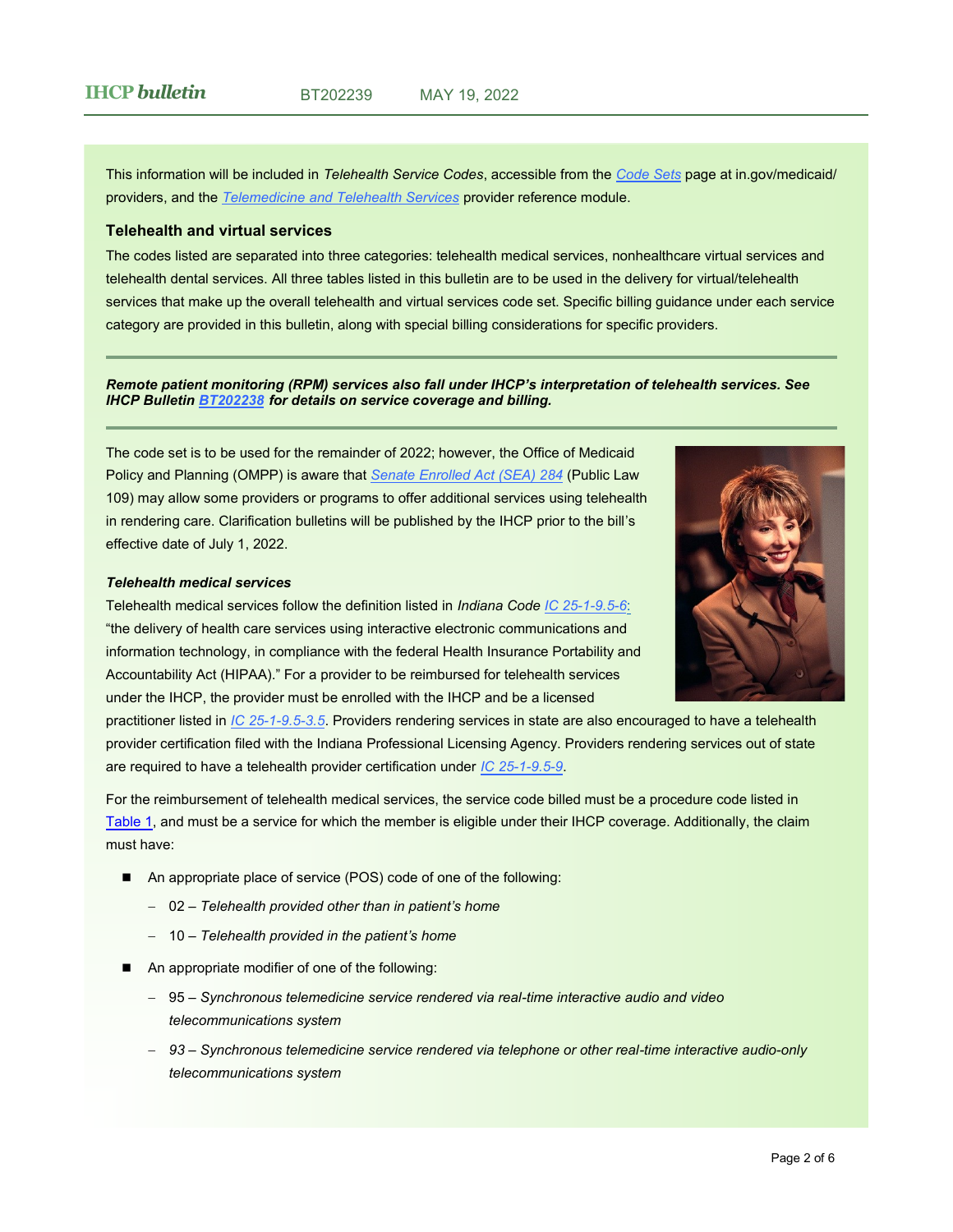#### *Nonhealthcare virtual services*

Nonhealthcare virtual services take place between a patient and a provider via interactive electronic communications technology. These services do not require a licensed practitioner listed in *[IC 25](http://iga.in.gov/legislative/laws/2021/ic/titles/025/#25-1-9.5-3.5)-1-9.5-3.5* to perform the service virtually, as the services are not considered healthcare services under the definition listed in *[IC 25](http://iga.in.gov/legislative/laws/2021/ic/titles/25#25-1-9.5-2.5)-1-9.5-2.5* and, therefore, do not fall under the definition of telehealth by the IHCP. As specified in [Table 2,](#page-21-0) nonhealthcare virtual services must be billed with a POS of 02 or 10, and do not require modifiers 93 or 95. All services in this category can be provided via audio only.

*Note that the nonhealthcare virtual service codes in [Table 2](#page-21-0) do not include all Home- and Community-Based Services (HCBS) waiver services currently allowed to be delivered virtually per [Appendix K authority.](https://www.medicaid.gov/resources-for-states/disaster-response-toolkit/home-community-based-services-public-health-emergencies/emergency-preparedness-and-response-for-home-and-community-based-hcbs-1915c-waivers/index.html) For more information on virtual services allowed for HCBS waiver providers under Appendix K authority, see IHCP Bulletin [BT202188.](http://provider.indianamedicaid.com/ihcp/Bulletins/BT202188.pdf)*

#### *Telehealth dental services*

Dental services listed in [Table 3](#page-21-0) are covered when provided through telehealth. These services must be billed with POS code 02 or 10, and do not require modifiers 93 or 95. These services cannot be billed via audio-only telehealth.

#### **Special billing considerations**

Special billing considerations apply for federally qualified health center (FQHC) and rural health clinic (RHC) providers as well as for intensive outpatient treatment (IOT) services.

#### *FQHC and RHC providers*

FQHC and RHC providers may continue to bill for telehealth services if the service rendered is considered a valid FQHC or RHC encounter and a covered telehealth service (as defined by the code set featured in this bulletin). Subject to the following criteria, reimbursement is available to FQHCs and RHCS when they are serving as either the distant site or the originating site for telehealth services.

When the FQHC or RHC is the **distant site**, the service provided by the FQHC or RHC must meet



the requirements both for a valid encounter and for an approved telehealth service. The claim must include the following:

- An encounter code T1015 (or D9999 for valid dental encounters), billed with POS code 02, 03, 04, 10, 11, 12, 31, 32, 50 or 72
- One or more appropriate procedure codes for the specific services rendered, billed with modifier 93 or 95, and a POS code of either 02 or 10, depending on the originating site/location of the patient

*Note: The procedure code must appear on one of the code tables in this bulletin, and must be on the list of procedure codes allowable for an FQHC/RHC medical or dental encounter.*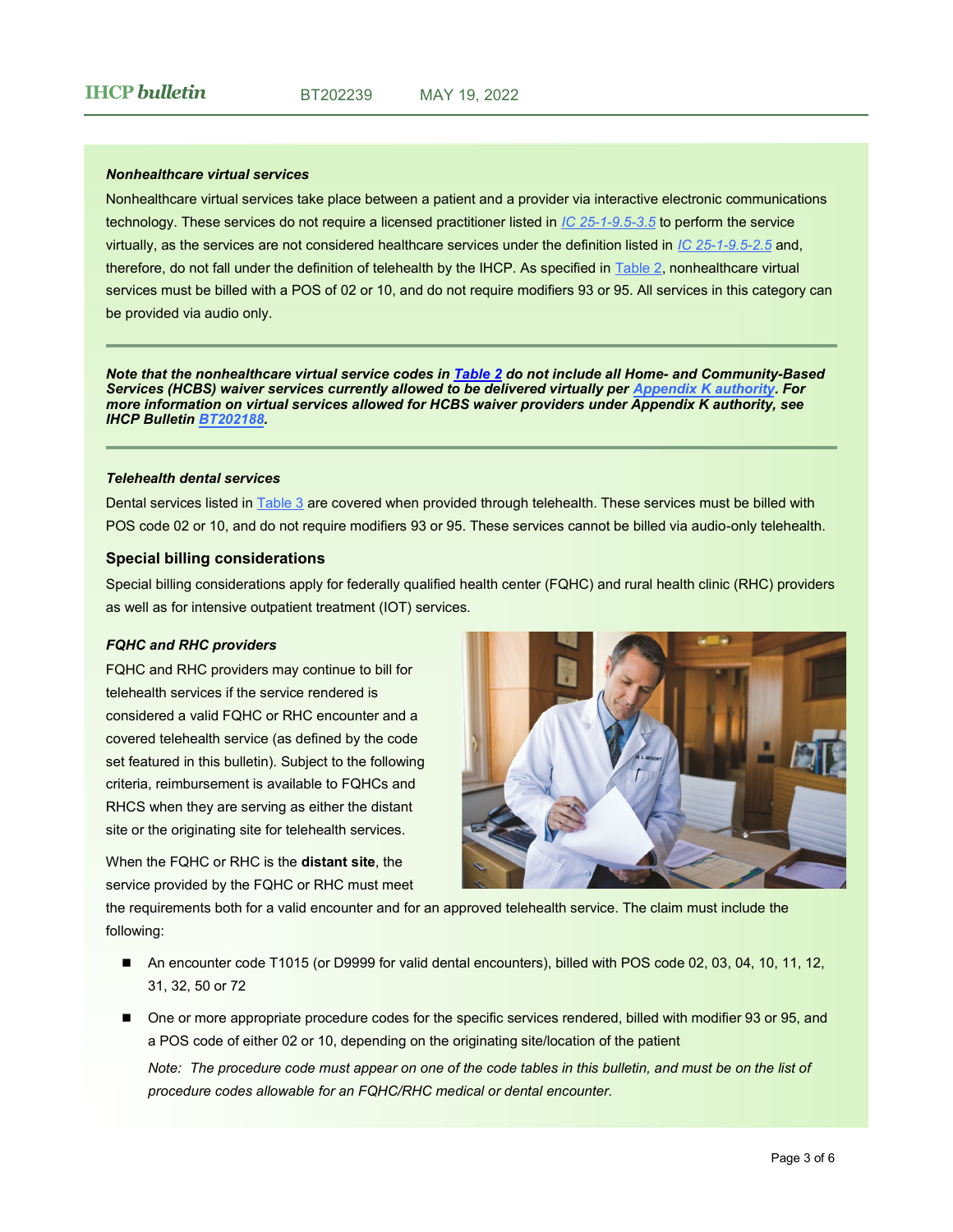<span id="page-3-0"></span>When the FQHC or RHC is the **originating site** (the location where the patient is physically located), the FQHC or RHC may be reimbursed if it is medically necessary for a medical professional to be present with the member, and the service provided includes all components of a valid encounter code. The claim must include the following:

- Encounter code T1015 (or D9999 for valid dental encounters), billed with POS code 02, 03, 04, 11, 12, 31, 32, 50 or 72
- Procedure code Q3014 *Telehealth originating site facility fee*, billed with POS code 02 and modifier 95
- One or more appropriate procedure codes for the specific services rendered, billed with modifier 93 or 95, and a POS code of either 02 or 10, depending on the originating site/location of the patient

*Note: The procedure code must appear on one of the code tables in this bulletin, and must be on the list of procedure codes allowable for an FQHC/RHC medical or dental encounter.* 

#### *Intensive outpatient treatment via telehealth*

After receiving feedback from providers over an allotted 30-day period, the IHCP has determined that IOT services (procedure codes H0015 and S9480) will be reimbursable when delivered via telehealth. This service will be added to the 2022 telehealth and virtual services code set.

The IHCP is approaching this temporary policy expansion as a pilot initiative, where any healthcare provider engaging in telehealth IOT will be opting in to the analysis of the efficacy of this model through data collection and analysis. This data collection and analysis will be administered through the state and is intended to have a minimal administrative impact on providers. All providers submitting claims for telehealth IOT will automatically be included in the study and are expected to participate by providing data if requested. Telehealth IOT will be available for 12 months after which the data collected will be analyzed by the Division of Mental Health and Addiction (DMHA). To confirm participation in this pilot, email [dmhadata@fssa.in.gov](mailto:dmhadata@fssa.in.gov) with the following information: your organization's name and a contact's name, phone number, and email address.



IOT currently requires prior authorization (PA) for medical necessity for these services, and the IHCP will maintain the same PA requirement for IOT when it is delivered via telehealth. Additionally, the IHCP will require the following criteria are met when performing IOT via telehealth:

- The intake process for telehealth IOT must be conducted in person, such as at the IOT provider location or at another location with an appropriately licensed service provider contracted by or otherwise approved by the IOT provider.
- The patient chart must include a record of the call/check-in by a staff member (case manager or peer) prior to IOT session to confirm that the patient is still eligible and appropriate for telehealth IOT.
- A maximum of eight patients per group can participate in IOT via telehealth. If a provider uses a hybrid model that includes both telehealth and in person, a maximum of eight patients per group may participate via telehealth, and the total group size may not exceed 12 people.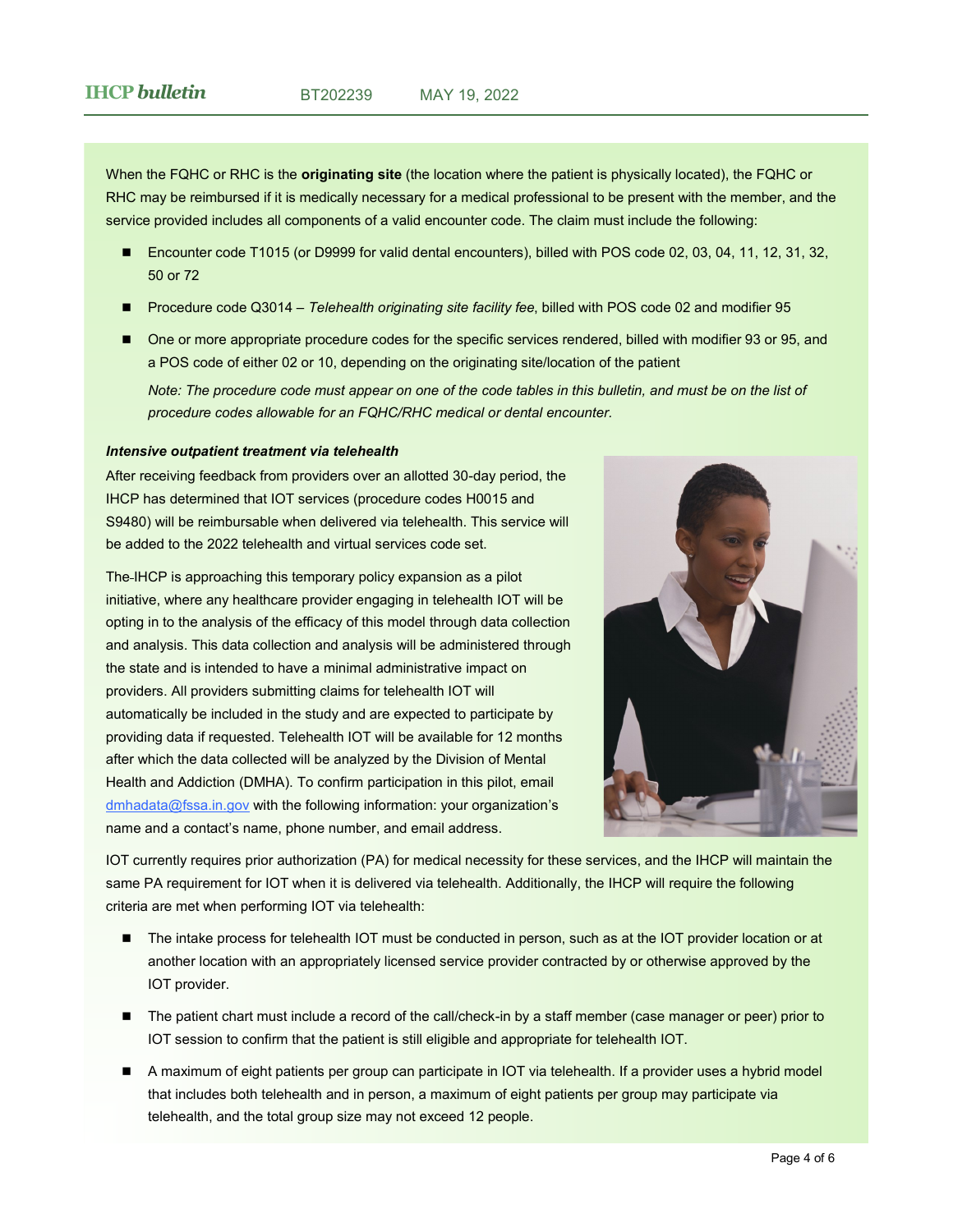- A physician, psychiatric nurse practitioner or physician assistant assessment of the appropriateness and potential risks of telehealth IOT care for each patient must be documented in the patient's medical record.
- Each patient log-in and log-off time and total time on the call/meeting for each three-hour session must be documented.
- The individualized treatment plan for each virtual patient must indicate who will be in the home with them during telehealth IOT in the event that an emergency takes place:
	- − For minors or individuals under guardianship, an adult caregiver must be present in the home during telehealth IOT.



- − For adults, if there is no one in the home, an emergency contact must be documented. Additionally, there must be a release of information for the emergency contact that allows disclosure of the nature of the emergency event.
- Documented protocols must be in place to address risk behaviors and decompensation in the individual's home.
- A crisis plan must be completed and documented in the patient chart prior to start of the IOT service and must contain, at minimum:
	- − An emergency contact
	- − A plan with multiple options for who the client may contact and/or what the client may do to deescalate if they experience a mental health or substance use crisis and/or suicidal or homicidal ideation.

One copy of this plan should be given to the client and another copy kept in the chart.

- IOT delivered via telehealth must have a video component. Telehealth IOT cannot be audio-only (for example, via telephone). Telehealth IOT cannot be billed with modifier 93. Cameras must be on and used by IOT participants for the entire duration of the session, with camera-off time documented and not billable.
- The standard practice of routine discharge processes must be followed, including after-care appointment expectations regarding continuity of care for psychiatric medication monitoring within a specific time frame.
- At least one one-on-one meeting must occur every seven days between staff (case manager, peer) and patient – via telehealth or in community or office. For minors or individuals under guardianship, this meeting is required one time every seven days between staff member, client, and parent or guardian. Every 14 days, the one-onone meeting between staff (case manager, peer) and patient (and parent or guardian for minors or individuals under guardianship) is required to be in person.
- To the extent required by the patient's individual treatment plan, drug screens must be completed in person at the IOT provider location or other location approved by the IOT provider. Those with a primary or secondary substance use disorder (SUD) diagnosis must have a drug screen at least once every seven days. Those without an SUD diagnosis must receive a random drug screen at least monthly to maintain an objective analysis of any new substance use issues that may occur.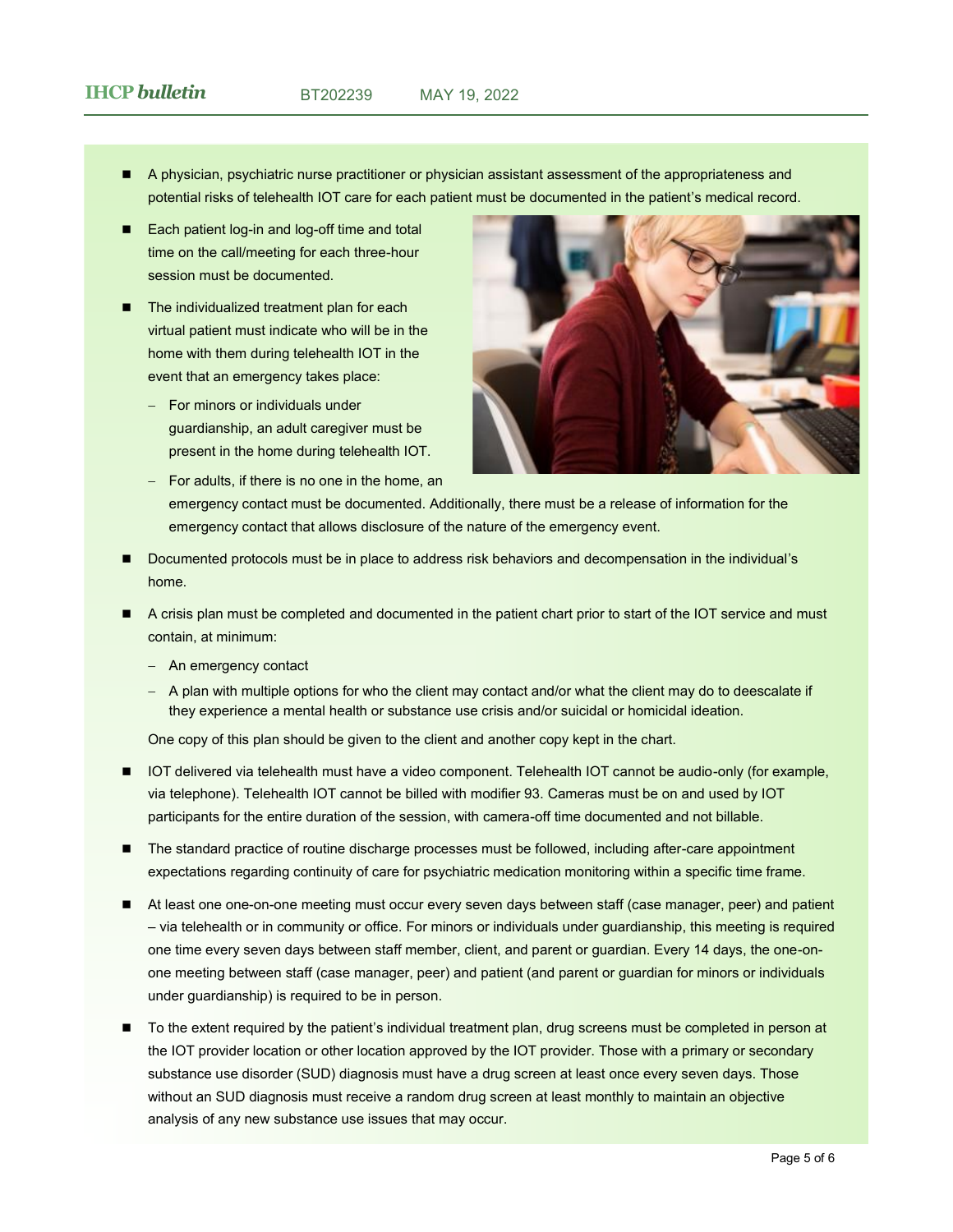■ To the extent required by the patient's individual treatment plan, verification of compliance with prescribed medication must be conducted every seven days, at the IOT provider location or other location approved by the IOT provider. This verification could include pill counts, a report from the client, a report from the client, a report from a parent or guardian, and/or laboratory monitoring.



■ Every virtual program must also have an in-person option available for people who are not complying with the rules of the telehealth care model or who are not stable enough or interested in the virtual care option.

#### **QUESTIONS?**

If you have questions about this publication, please contact Customer Assistance at 800-457-4584.

#### **COPIES OF THIS PUBLICATION**

If you need additional copies of this publication, please download them from the *[Bulletins](https://www.in.gov/medicaid/providers/provider-references/news-bulletins-and-banner-pages/bulletins/)* page of the IHCP provider website at in.gov/medicaid/providers.

#### **TO PRINT**

A printer-[friendly version](http://provider.indianamedicaid.com/ihcp/Bulletins/BT202239_PF.pdf) of this publication, in black and white and without photos, is available for your convenience.

#### **SIGN UP FOR IHCP EMAIL NOTIFICATIONS**

To receive email notices of IHCP publications, subscribe

by clicking the blue subscription envelope or sign up from the **IHCP** provider website at in.gov/medicaid/providers.

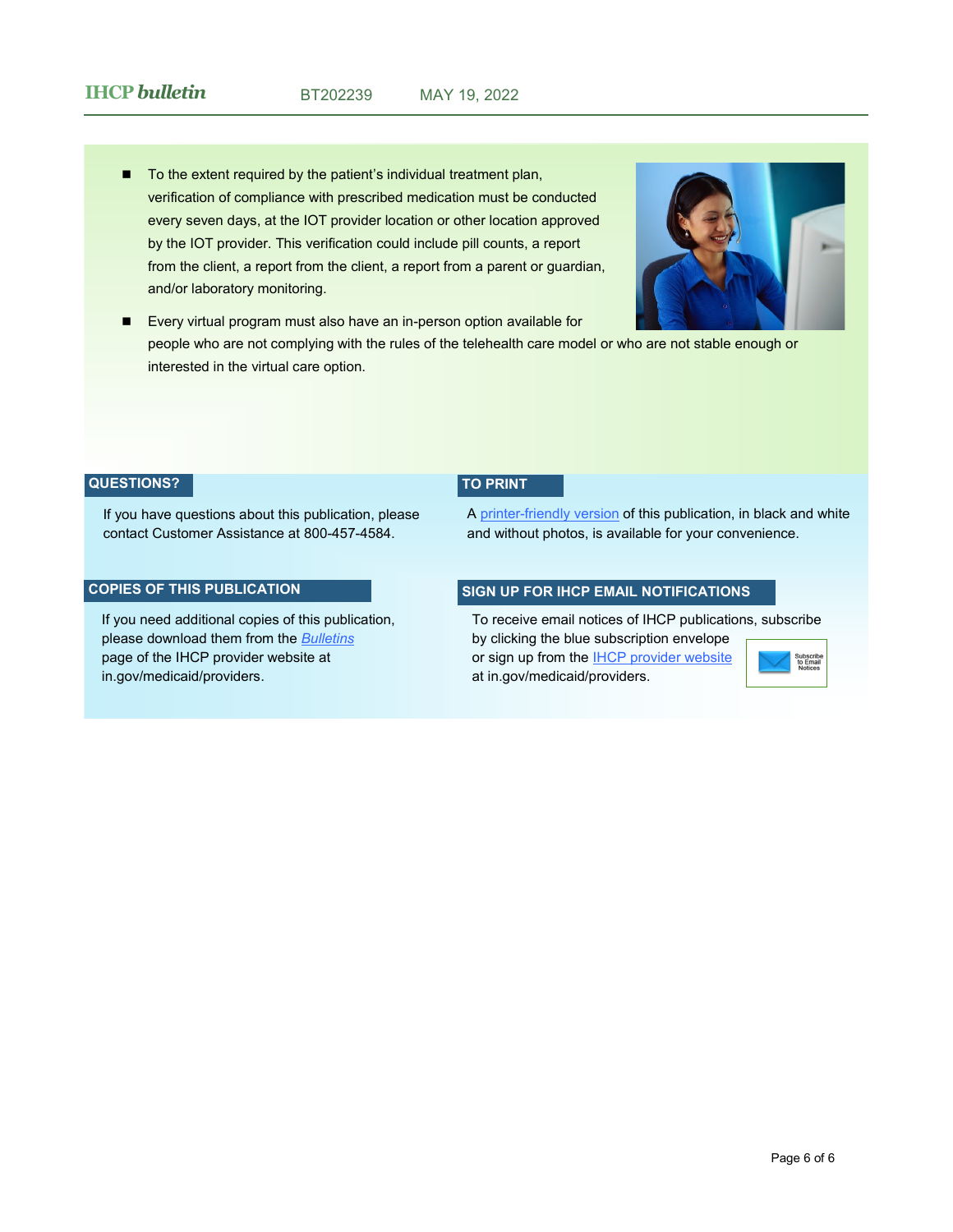### **2022 Telehealth and Virtual Services Code Set**

#### *Table 1 – Covered Procedure Codes for Telehealth Medical Services*

<span id="page-6-0"></span>*When the services in this table are delivered as telehealth, claims require place of service (POS) code 02 or 10 and modifier 95 or, if indicated as allowable, 93.*

*The preceding guidance applies to all programs that include coverage for these codes, including Medicaid Rehabilitation Option (MRO), with the exception of Home- and Community-Based Services (HCBS) and Money Follows the Person (MFP) programs. Modifiers 95 and 93 should not be used for HCBS or MFP claims – including any HCBS waiver plan or MFP plan as well as Adult Mental Health and Habilitation, Behavioral and Primary Healthcare Coordination Service, or Child Mental Health Wraparound.* 

*Note: Codes marked with a single asterisk (\*) are billable only for certain IHCP members/programs. If a member does not have eligibility to receive these services in person through the IHCP, then they are not eligible to receive these services via telehealth.*

*This table does not include the remote patient monitoring (RPM) codes covered for telehealth. For information about covered RPM codes, see IHCP Bulletin [BT202238.](http://provider.indianamedicaid.com/ihcp/Bulletins/BT202238.pdf)*

| <b>Procedure</b><br>code | <b>Description</b>                                                                               | <b>Audio-Only</b><br>(Can be billed with<br>the 93 modifier) |
|--------------------------|--------------------------------------------------------------------------------------------------|--------------------------------------------------------------|
| 59425                    | Antepartum care only; 4-6 visits                                                                 | Yes                                                          |
| 59426                    | Antepartum care only; 7 or more visits                                                           | <b>Yes</b>                                                   |
| 59430                    | Postpartum care only (separate procedure)                                                        | Yes                                                          |
| 90785                    | Interactive complexity                                                                           | Yes                                                          |
| 90791                    | Psychiatric diagnostic evaluation                                                                | <b>No</b>                                                    |
| 90792                    | Psychiatric diagnostic evaluation with medical services                                          | <b>No</b>                                                    |
| 90832                    | Psychotherapy with patient, 30 minutes                                                           | Yes                                                          |
| 90833                    | Psychotherapy with patient with E/M, 30 minutes                                                  | Yes                                                          |
| 90834                    | Psychotherapy with patient, 45 minutes                                                           | Yes                                                          |
| 90836                    | Psychotherapy with patient with E/M, 45 minutes                                                  | Yes                                                          |
| 90837                    | Psychotherapy with patient, 60 minutes                                                           | Yes                                                          |
| 90838                    | Psychotherapy with patient with E/M, 60 minutes                                                  | Yes                                                          |
| 90839                    | Psychotherapy for crisis, first 60 minutes                                                       | Yes                                                          |
| 90840                    | Psychotherapy for crisis                                                                         | Yes                                                          |
| 90845                    | Psychoanalysis                                                                                   | Yes                                                          |
| 90846                    | Family psychotherapy without patient, 50 minutes                                                 | Yes                                                          |
| 90847                    | Family psychotherapy including patient, 50 minutes                                               | Yes                                                          |
| 90849                    | Multiple-family group psychotherapy                                                              | <b>No</b>                                                    |
| 90853                    | Group psychotherapy (other than of a multiple-family group)                                      | Yes                                                          |
| 90951                    | Dialysis services (4 or more physician visits per month), patient younger<br>than 2 years of age | <b>No</b>                                                    |
| 90952                    | Dialysis services (2-3 physician visits per month), patient younger than 2<br>years of age       | <b>No</b>                                                    |
| 90954                    | Dialysis services (4 or more physician visits per month), patient 2-11 years<br>of age           | <b>No</b>                                                    |
| 90955                    | Dialysis services (2-3 physician visits per month), patient 2-11 years of age                    | <b>No</b>                                                    |
| 90957                    | Dialysis services (4 or more physician visits per month), patient 12-19<br>years of age          | <b>No</b>                                                    |
| 90958                    | Dialysis services (2-3 physician visits per month), patient 12-19 years of<br>age                | <b>No</b>                                                    |
| 90960                    | Dialysis services (4 or more physician visits per month), patient 20 years of<br>age and older   | <b>No</b>                                                    |
| 90961                    | Dialysis services (2-3 physician visits per month), patient 20 years of age<br>and older         | <b>No</b>                                                    |
| 90963                    | Home dialysis services per month, patient younger than 2 years of age                            | <b>No</b>                                                    |
| 90964                    | Home dialysis services per month, patient 2-11 years of age                                      | <b>No</b>                                                    |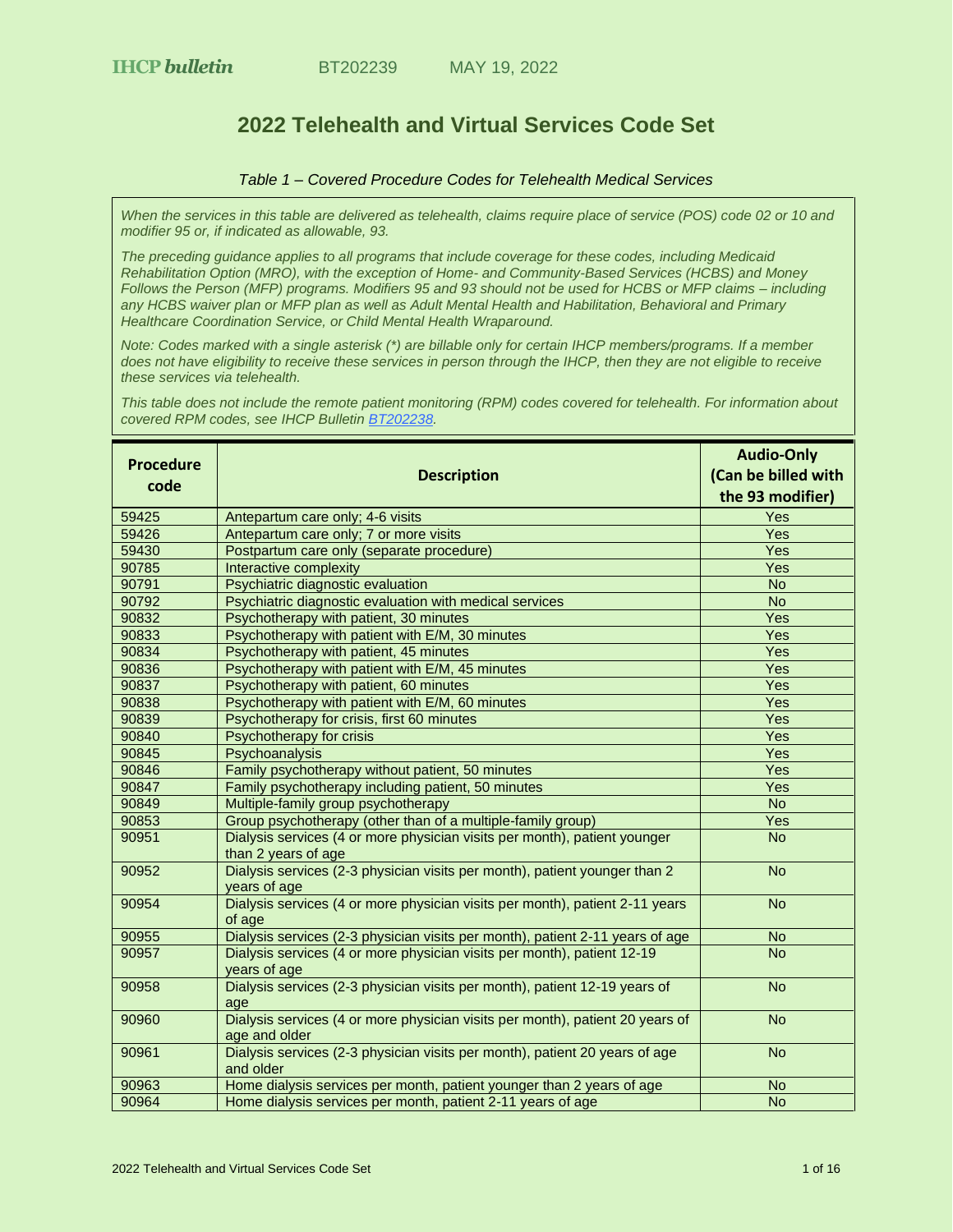| <b>Procedure</b> |                                                                                                                                                   | <b>Audio-Only</b>      |
|------------------|---------------------------------------------------------------------------------------------------------------------------------------------------|------------------------|
|                  | <b>Description</b>                                                                                                                                | (Can be billed with    |
| code             |                                                                                                                                                   | the 93 modifier)       |
| 90965            | Home dialysis services per month, patient 12-19 years of age                                                                                      | <b>No</b>              |
| 90966            | Home dialysis services per month, patient 20 years of age or older                                                                                | <b>No</b>              |
| 90967            | Dialysis services, per day (less than full month service), patient younger                                                                        | <b>No</b>              |
|                  | than 2 years of age                                                                                                                               |                        |
| 90968            | Dialysis services, per day (less than full month service), patient 2-11 years                                                                     | <b>No</b>              |
|                  | of age                                                                                                                                            |                        |
| 90969            | Dialysis services, per day (less than full month service), patient 12-19                                                                          | <b>No</b>              |
|                  | years of age                                                                                                                                      |                        |
| 90970            | Dialysis services, per day (less than full month service), patient 20 years of                                                                    | <b>No</b>              |
|                  | age or older                                                                                                                                      |                        |
| 92002            | Ophthalmological services: medical examination and evaluation with                                                                                | <b>No</b>              |
|                  | initiation of diagnostic and treatment program; intermediate, new patient                                                                         |                        |
| 92004            | Ophthalmological services: medical examination and evaluation with<br>initiation of diagnostic and treatment program; comprehensive, new patient, | <b>No</b>              |
|                  | 1 or more visits                                                                                                                                  |                        |
| 92012            | Eye exam, established patient                                                                                                                     | <b>No</b>              |
| 92014            | Ophthalmological services: medical examination and evaluation, with                                                                               | <b>No</b>              |
|                  | initiation or continuation of diagnostic and treatment program;                                                                                   |                        |
|                  | comprehensive, established patient, 1 or more visits                                                                                              |                        |
| 92227            | Diagnostic imaging of retina                                                                                                                      | <b>No</b>              |
| 92228            | Diagnostic imaging of retina management                                                                                                           | <b>No</b>              |
| 92507            | Treatment of speech, language, voice, communication, and/or auditory                                                                              | <b>No</b>              |
|                  | processing disorder; individual                                                                                                                   |                        |
| 92508            | Treatment of speech, language, voice, communication, and/or auditory                                                                              | <b>No</b>              |
|                  | processing disorder; group, 2 or more individuals                                                                                                 |                        |
| 92521            | Evaluation of speech fluency (e.g. stuttering, cluttering)                                                                                        | <b>No</b>              |
| 92522            | Evaluation of speech sound production (e.g. articulation, phonological                                                                            | <b>No</b>              |
| 92523            | process, apraxia, dysarthria)<br>Evaluation of speech sound production (e.g. articulation, phonological                                           | <b>No</b>              |
|                  | process, apraxia, dysarthria) with evaluation of language comprehension                                                                           |                        |
|                  | and expression (eg, receptive and expressive language)                                                                                            |                        |
| 92524            | Behavioral and qualitative analysis of voice resonance                                                                                            | <b>No</b>              |
| 92526            | Treatment of swallowing dysfunction and/or oral function for feeding                                                                              | <b>No</b>              |
| 92550            | Tympanometry and reflex threshold measurements                                                                                                    | <b>No</b>              |
| 92551            | Screening test, pure tone, air only                                                                                                               | <b>No</b>              |
| 92552            | Pure tone audiometry (threshold); air only                                                                                                        | <b>No</b>              |
| 92553            | Pure tone audiometry (threshold); air and bone                                                                                                    | <b>No</b>              |
| 92555            | Speech audiometry threshold;                                                                                                                      | <b>No</b>              |
| 92556            | Speech audiometry threshold; with speech recognition                                                                                              | <b>No</b>              |
| 92557            | Comprehensive audiometry threshold evaluation and speech recognition                                                                              | <b>No</b>              |
|                  | (92553 and 92556 combined)                                                                                                                        |                        |
| 92560            | Bekesy audiometry; screening                                                                                                                      | <b>No</b>              |
| 92561            | Diagnostic hearing loss test                                                                                                                      | <b>No</b>              |
| 92563            | Tone decay test                                                                                                                                   | <b>No</b>              |
| 92565            | Stenger test, pure tone                                                                                                                           | <b>No</b>              |
| 92567            | Tympanometry (impedance testing)                                                                                                                  | <b>No</b>              |
| 92568            | Acoustic reflex testing, threshold                                                                                                                | <b>No</b><br><b>No</b> |
| 92570            | Acoustic immittance testing, includes tympanometry (impedance testing),<br>acoustic reflex threshold testing, and acoustic reflex decay testing   |                        |
| 92587            | Distortion product evoked otoacoustic emissions; limited evaluation (to                                                                           | <b>No</b>              |
|                  | confirm the presence or absence of hearing disorder, 3-6 frequencies) or                                                                          |                        |
|                  | transient evoked otoacoustic emissions, with interpretation and report                                                                            |                        |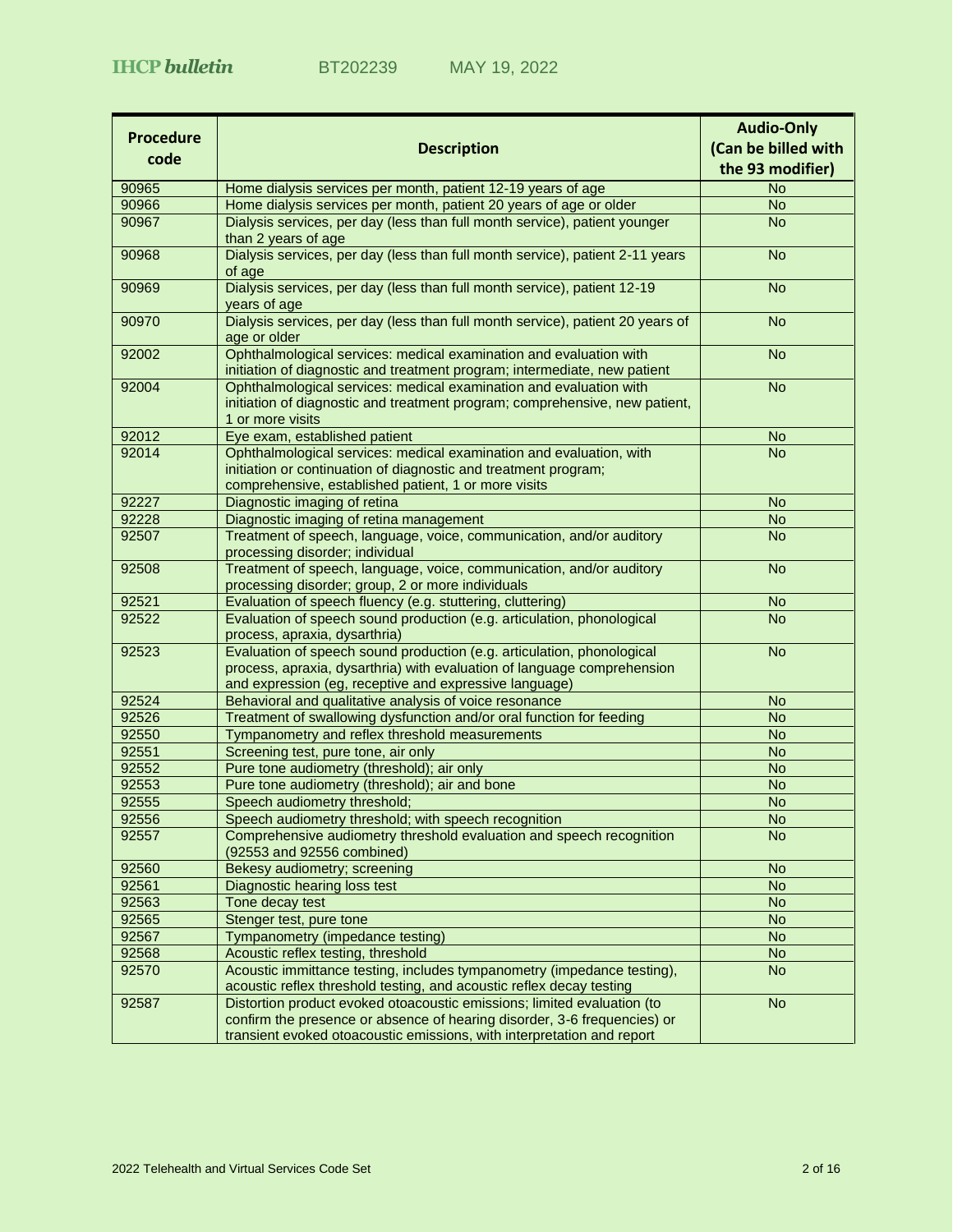|                  |                                                                                                                                                        | <b>Audio-Only</b>   |
|------------------|--------------------------------------------------------------------------------------------------------------------------------------------------------|---------------------|
| <b>Procedure</b> | <b>Description</b>                                                                                                                                     | (Can be billed with |
| code             |                                                                                                                                                        | the 93 modifier)    |
| 92588            | Distortion product evoked otoacoustic emissions; comprehensive                                                                                         | <b>No</b>           |
|                  | diagnostic evaluation (quantitative analysis of outer hair cell function by                                                                            |                     |
|                  | cochlear mapping, minimum of 12 frequencies), with interpretation and                                                                                  |                     |
|                  | report                                                                                                                                                 |                     |
| 92590            | Hearing aid examination and selection; monaural                                                                                                        | <b>No</b>           |
| 92591            | Hearing aid examination and selection; binaural                                                                                                        | <b>No</b>           |
| 92592            | Hearing aid check; monaural                                                                                                                            | <b>No</b>           |
| 92593            | Hearing aid check; binaural                                                                                                                            | <b>No</b>           |
| 92597            | Evaluation for use and/or fitting of voice prosthetic device to supplement<br>oral speech                                                              | <b>No</b>           |
| 92601            | Diagnostic analysis of cochlear implant, patient younger than 7 years of                                                                               | <b>No</b>           |
|                  | age; with programming                                                                                                                                  |                     |
| 92602            | Diagnostic analysis of cochlear implant, patient younger than 7 years of                                                                               | <b>No</b>           |
|                  | age; subsequent reprogramming                                                                                                                          |                     |
| 92603            | Diagnostic analysis of cochlear implant, age 7 years or older; with                                                                                    | <b>No</b>           |
|                  | programming                                                                                                                                            |                     |
| 92604            | Diagnostic analysis of cochlear implant, age 7 years or older; subsequent<br>reprogramming                                                             | <b>No</b>           |
| 92607            | Evaluation for prescription for speech-generating augmentative and                                                                                     | <b>No</b>           |
|                  | alternative communication device, face-to-face with the patient; first hour                                                                            |                     |
| 92608            | Evaluation for prescription for speech-generating augmentative and                                                                                     | <b>No</b>           |
|                  | alternative communication device, face-to-face with the patient; first hour                                                                            |                     |
| 92609            | Therapeutic services for the use of speech-generating device, including                                                                                | <b>No</b>           |
|                  | programming and modification                                                                                                                           |                     |
| 92610            | Evaluation of oral and pharyngeal swallowing function                                                                                                  | <b>No</b>           |
| 92625            | Assessment of tinnitus (includes pitch, loudness matching, and masking)                                                                                | <b>No</b>           |
| 92626            | Evaluation of auditory function for surgically implanted device(s) candidacy                                                                           | <b>No</b>           |
|                  | or postoperative status of a surgically implanted device(s); first hour                                                                                |                     |
| 92627            | Evaluation of auditory function for surgically implanted device(s) candidacy                                                                           | <b>No</b>           |
|                  | or postoperative status of a surgically implanted device(s); each additional<br>15 minutes (List separately in addition to code for primary procedure) |                     |
| 92630            | Auditory rehabilitation; prelingual hearing loss                                                                                                       | <b>No</b>           |
| 92633            | Auditory rehabilitation; postlingual hearing loss                                                                                                      | <b>No</b>           |
| 92652            | Auditory evoked potentials; for threshold estimation at multiple frequencies,                                                                          | <b>No</b>           |
|                  | with interpretation and report                                                                                                                         |                     |
| 92653            | Auditory evoked potentials; neurodiagnostic, with interpretation and report                                                                            | <b>No</b>           |
| 93750            | Interrogation of ventricular assist device (VAD), in person, with physician or                                                                         | <b>No</b>           |
|                  | other qualified health care professional analysis of device parameters (eg,                                                                            |                     |
|                  | drivelines, alarms, power surges), review of device function (eg, flow and                                                                             |                     |
|                  | volume status, septum status, recovery), with programming, if performed,                                                                               |                     |
|                  | and report                                                                                                                                             |                     |
| 94664            | Demonstration and/or evaluation of patient utilization of an aerosol                                                                                   | <b>No</b>           |
| 96040            | generator, nebulizer, metered dose inhaler or IPPB device<br>Medical genetic patient or family counseling services each 30 minutes                     | Yes                 |
| 96105            | Assessment of aphasia (includes assessment of expressive and receptive                                                                                 | <b>No</b>           |
|                  | speech and language function, language comprehension, speech                                                                                           |                     |
|                  | production ability, reading, spelling, writing, eg, by Boston Diagnostic                                                                               |                     |
|                  | Aphasia Examination) with interpretation and report, per hour                                                                                          |                     |
| 96110            | Developmental screening (eg, developmental milestone survey, speech                                                                                    | Yes                 |
|                  | and language delay screen), with scoring and documentation, per                                                                                        |                     |
|                  | standardized instrument                                                                                                                                |                     |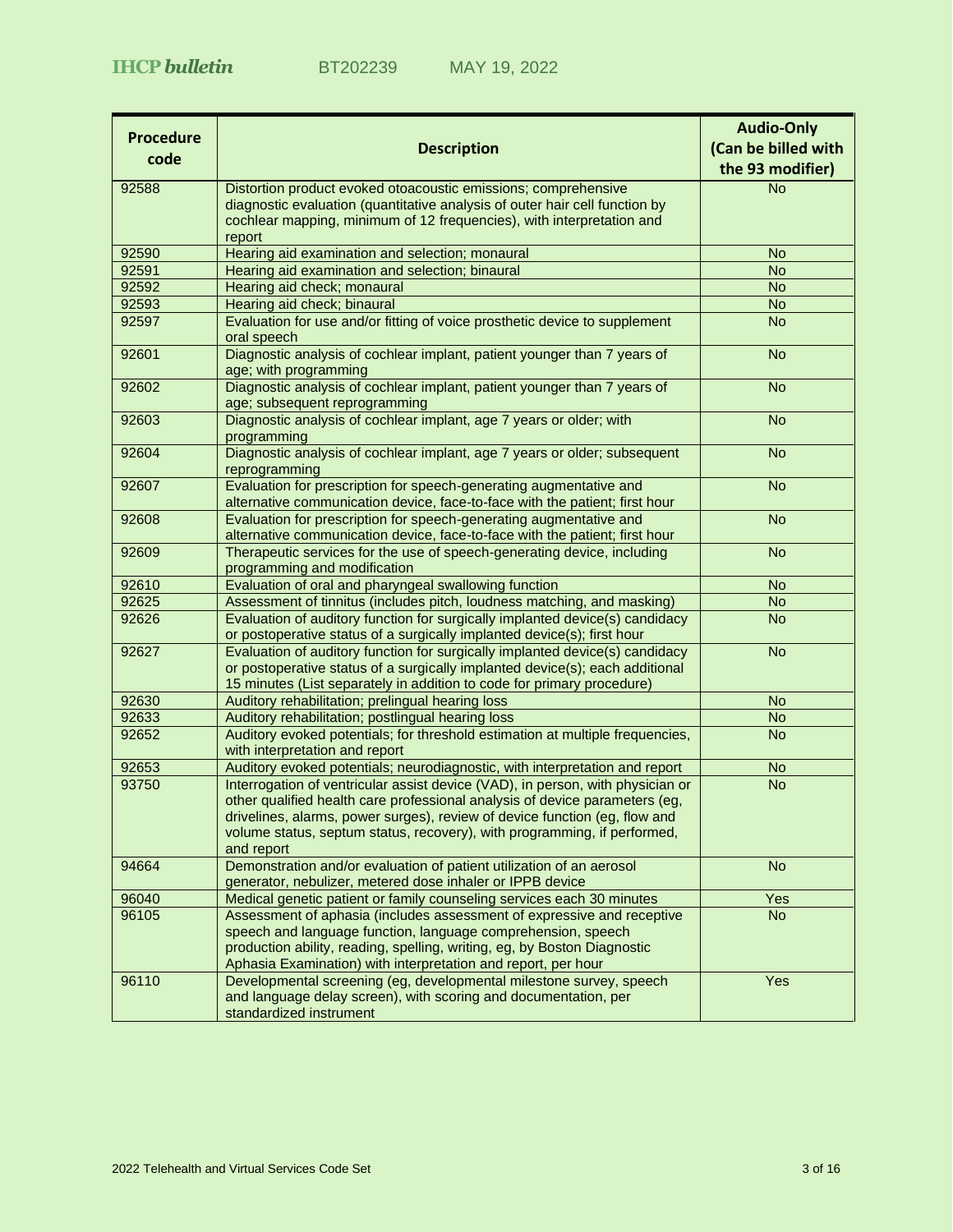|                  |                                                                                                                                                            | <b>Audio-Only</b>   |
|------------------|------------------------------------------------------------------------------------------------------------------------------------------------------------|---------------------|
| <b>Procedure</b> | <b>Description</b>                                                                                                                                         | (Can be billed with |
| code             |                                                                                                                                                            | the 93 modifier)    |
| 96112            | Developmental test administration (including assessment of fine and/or                                                                                     | Yes                 |
|                  | gross motor, language, cognitive level, social, memory and/or executive                                                                                    |                     |
|                  | functions by standardized developmental instruments when performed), by                                                                                    |                     |
|                  | physician or other qualified health care professional, with interpretation and                                                                             |                     |
|                  | report; first hour                                                                                                                                         |                     |
| 96113            | Developmental test administration (including assessment of fine and/or                                                                                     | Yes                 |
|                  | gross motor, language, cognitive level, social, memory and/or executive<br>functions by standardized developmental instruments when performed), by         |                     |
|                  | physician or other qualified health care professional, with interpretation and                                                                             |                     |
|                  | report; each additional 30 minutes (List separately in addition to code for                                                                                |                     |
|                  | primary procedure)                                                                                                                                         |                     |
| 96116            | Neurobehavioral status examination by qualified health care professional                                                                                   | <b>No</b>           |
|                  | with interpretation and report, first 60 minutes                                                                                                           |                     |
| 96121            | Neurobehavioral status exam (clinical assessment of thinking, reasoning                                                                                    | <b>No</b>           |
|                  | and judgment, [eg, acquired knowledge, attention, language, memory,                                                                                        |                     |
|                  | planning and problem solving, and visual spatial abilities]), by physician or<br>other qualified health care professional, both face-to-face time with the |                     |
|                  | patient and time interpreting test results and preparing the report; each                                                                                  |                     |
|                  | additional hour (List separately in addition to code for primary procedure)                                                                                |                     |
| 96127            | Brief emotional/behavioral assessment (eg, depression inventory,                                                                                           | <b>No</b>           |
|                  | attention-deficit/hyperactivity disorder [ADHD] scale), with scoring and                                                                                   |                     |
|                  | documentation, per standardized instrument                                                                                                                 |                     |
| 96156            | Health behavior assessment, or re-assessment                                                                                                               | Yes                 |
| 96158            | Health behavior intervention, individual, face-to-face; initial 30 minutes                                                                                 | Yes                 |
| 96159            | Health behavior intervention, individual, face-to-face; each additional 15<br>minutes                                                                      | Yes                 |
| 96160            | Administration and interpretation of patient-focused health risk assessment                                                                                | Yes                 |
| 96161            | Administration and interpretation of caregiver-focused health risk                                                                                         | Yes                 |
|                  | assessment                                                                                                                                                 |                     |
| 96164            | Health behavior intervention, group, face-to-face; initial 30 minutes                                                                                      | Yes                 |
| 96165            | Health behavior intervention, group, face-to-face; each additional 15<br>minutes                                                                           | Yes                 |
| 96167            | Health behavior intervention, family (with the patient present), face-to-face;                                                                             | Yes                 |
|                  | initial 30 minutes                                                                                                                                         |                     |
| 96168            | Health behavior intervention, family (with the patient present), face-to-face;                                                                             | Yes                 |
|                  | each additional 15 minutes                                                                                                                                 |                     |
| 96170            | Health behavior intervention, family (without the patient present), face-to-                                                                               | Yes                 |
| 96171            | face; initial 30 minutes<br>Health behavior intervention, family (without the patient present), face-to-                                                   | Yes                 |
|                  | face; each additional 15 minutes                                                                                                                           |                     |
| 97110            | Therapeutic procedure, 1 or more areas, each 15 minutes; therapeutic                                                                                       | <b>No</b>           |
|                  | exercises to develop strength and endurance, range of motion and                                                                                           |                     |
|                  | flexibility                                                                                                                                                |                     |
| 97112            | Therapeutic procedure, 1 or more areas, each 15 minutes; neuromuscular                                                                                     | <b>No</b>           |
|                  | reeducation of movement, balance, coordination, kinesthetic sense,                                                                                         |                     |
|                  | posture, and/or proprioception for sitting and/or standing activities                                                                                      |                     |
| 97116            | Therapeutic procedure, 1 or more areas, each 15 minutes; gait training<br>(includes stair climbing)                                                        | <b>No</b>           |
| 97129            | Therapeutic interventions that focus on cognitive function (eg, attention,                                                                                 | <b>No</b>           |
|                  | memory, reasoning, executive function, problem solving, and/or pragmatic                                                                                   |                     |
|                  | functioning) and compensatory strategies to manage the performance of                                                                                      |                     |
|                  | an activity (eg, managing time or schedules, initiating, organizing, and                                                                                   |                     |
|                  | sequencing tasks), direct (one-on-one) patient contact; initial 15 minutes                                                                                 |                     |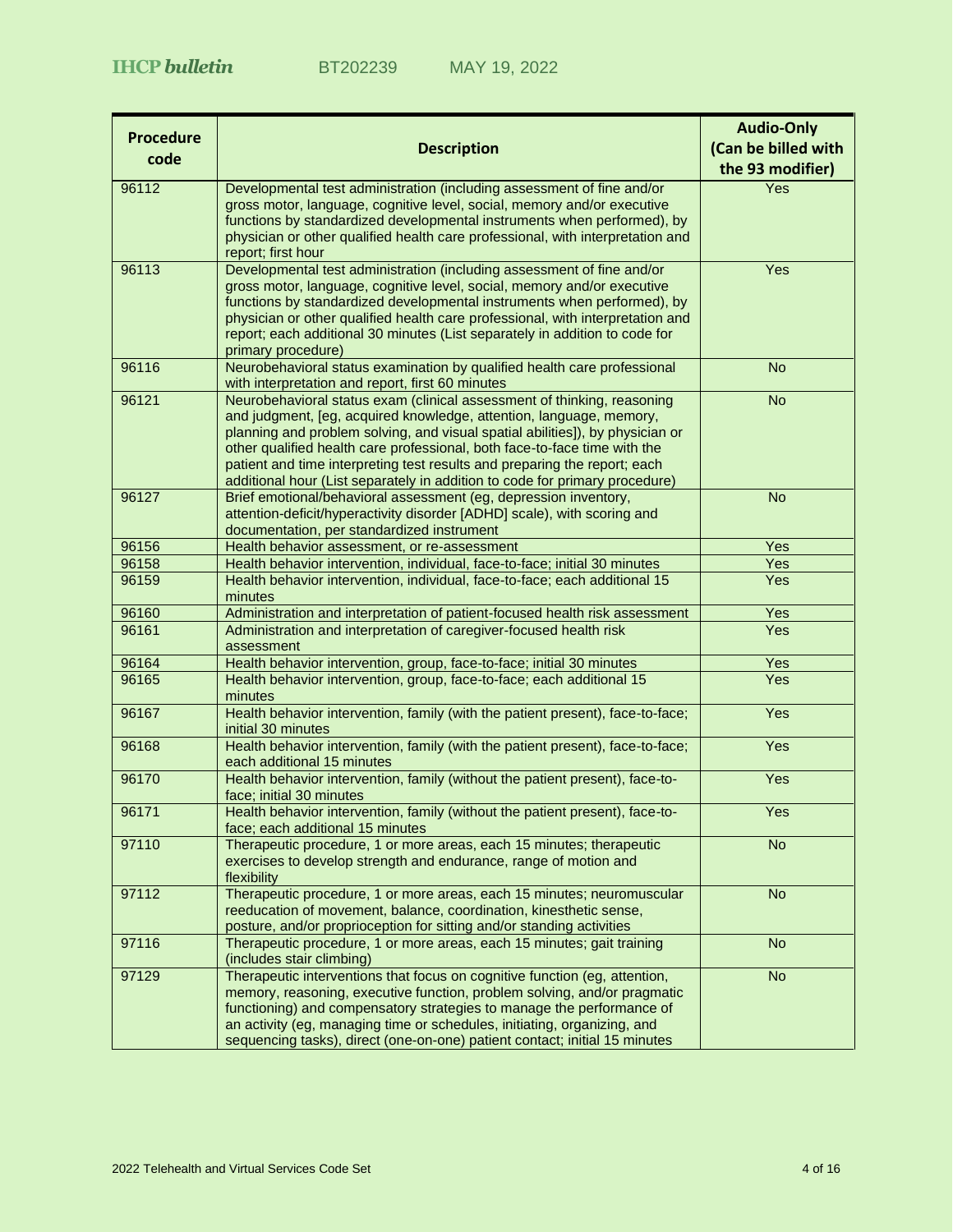| <b>Procedure</b> |                                                                                                                                                                 | <b>Audio-Only</b>      |
|------------------|-----------------------------------------------------------------------------------------------------------------------------------------------------------------|------------------------|
| code             | <b>Description</b>                                                                                                                                              | (Can be billed with    |
|                  |                                                                                                                                                                 | the 93 modifier)       |
| 97130            | Therapeutic interventions that focus on cognitive function (eg, attention,<br>memory, reasoning, executive function, problem solving, and/or pragmatic          | <b>No</b>              |
|                  | functioning) and compensatory strategies to manage the performance of                                                                                           |                        |
|                  | an activity (eg, managing time or schedules, initiating, organizing, and                                                                                        |                        |
|                  | sequencing tasks), direct (one-on-one) patient contact; each additional 15                                                                                      |                        |
|                  | minutes (List separately in addition to code for primary procedure)                                                                                             |                        |
| 97150<br>97161   | Therapeutic procedure(s), group (2 or more individuals)<br>Physical therapy evaluation: low complexity, requiring these components:                             | <b>No</b><br><b>No</b> |
|                  | A history with no personal factors and/or comorbidities that impact the plan                                                                                    |                        |
|                  | of care; An examination of body system(s) using standardized tests and                                                                                          |                        |
|                  | measures addressing 1-2 elements from any of the following: body                                                                                                |                        |
|                  | structures and functions, activity limitations, and/or participation                                                                                            |                        |
|                  | restrictions; A clinical presentation with stable and/or uncomplicated<br>characteristics; and Clinical decision making of low complexity using                 |                        |
|                  | standardized patient assessment instrument and/or measurable                                                                                                    |                        |
|                  | assessment of functional outcome. Typically, 20 minutes are spent face-to-                                                                                      |                        |
|                  | face with the patient and/or family.                                                                                                                            |                        |
| 97162            | Physical therapy evaluation: moderate complexity, requiring these<br>components: A history of present problem with 1-2 personal factors and/or                  | <b>No</b>              |
|                  | comorbidities that impact the plan of care; An examination of body systems                                                                                      |                        |
|                  | using standardized tests and measures in addressing a total of 3 or more                                                                                        |                        |
|                  | elements from any of the following: body structures and functions, activity                                                                                     |                        |
|                  | limitations, and/or participation restrictions; An evolving clinical<br>presentation with changing characteristics; and Clinical decision making of             |                        |
|                  | moderate complexity using standardized patient assessment instrument                                                                                            |                        |
|                  | and/or measurable assessment of functional outcome. Typically, 30                                                                                               |                        |
|                  | minutes are spent face-to-face with the patient and/or family.                                                                                                  |                        |
| 97163            | Physical therapy evaluation: high complexity, requiring these components:<br>A history of present problem with 3 or more personal factors and/or                | <b>No</b>              |
|                  | comorbidities that impact the plan of care; An examination of body systems                                                                                      |                        |
|                  | using standardized tests and measures addressing a total of 4 or more                                                                                           |                        |
|                  | elements from any of the following: body structures and functions, activity                                                                                     |                        |
|                  | limitations, and/or participation restrictions; A clinical presentation with<br>unstable and unpredictable characteristics; and Clinical decision making of     |                        |
|                  | high complexity using standardized patient assessment instrument and/or                                                                                         |                        |
|                  | measurable assessment of functional outcome. Typically, 45 minutes are                                                                                          |                        |
|                  | spent face-to-face with the patient and/or family.                                                                                                              |                        |
| 97164            | Re-evaluation of physical therapy established plan of care, requiring these                                                                                     | <b>No</b>              |
|                  | components: An examination including a review of history and use of<br>standardized tests and measures is required; and Revised plan of care                    |                        |
|                  | using a standardized patient assessment instrument and/or measurable                                                                                            |                        |
|                  | assessment of functional outcome Typically, 20 minutes are spent face-to-                                                                                       |                        |
|                  | face with the patient and/or family.                                                                                                                            |                        |
| 97165            | Occupational therapy evaluation, low complexity, requiring these<br>components: An occupational profile and medical and therapy history,                        | <b>No</b>              |
|                  | which includes a brief history including review of medical and/or therapy                                                                                       |                        |
|                  | records relating to the presenting problem; An assessment(s) that identifies                                                                                    |                        |
|                  | 1-3 performance deficits (ie, relating to physical, cognitive, or psychosocial                                                                                  |                        |
|                  | skills) that result in activity limitations and/or participation restrictions; and<br>Clinical decision making of low complexity, which includes an analysis of |                        |
|                  | the occupational profile, analysis of data from problem-focused                                                                                                 |                        |
|                  | assessment(s), and consideration of a limited number of treatment options.                                                                                      |                        |
|                  | Patient presents with no comorbidities that affect occupational                                                                                                 |                        |
|                  | performance. Modification of tasks or assistance (eg, physical or verbal)<br>with assessment(s) is not necessary to enable completion of evaluation             |                        |
|                  | component. Typically, 30 minutes are spent face-to-face with the patient                                                                                        |                        |
|                  | and/or family.                                                                                                                                                  |                        |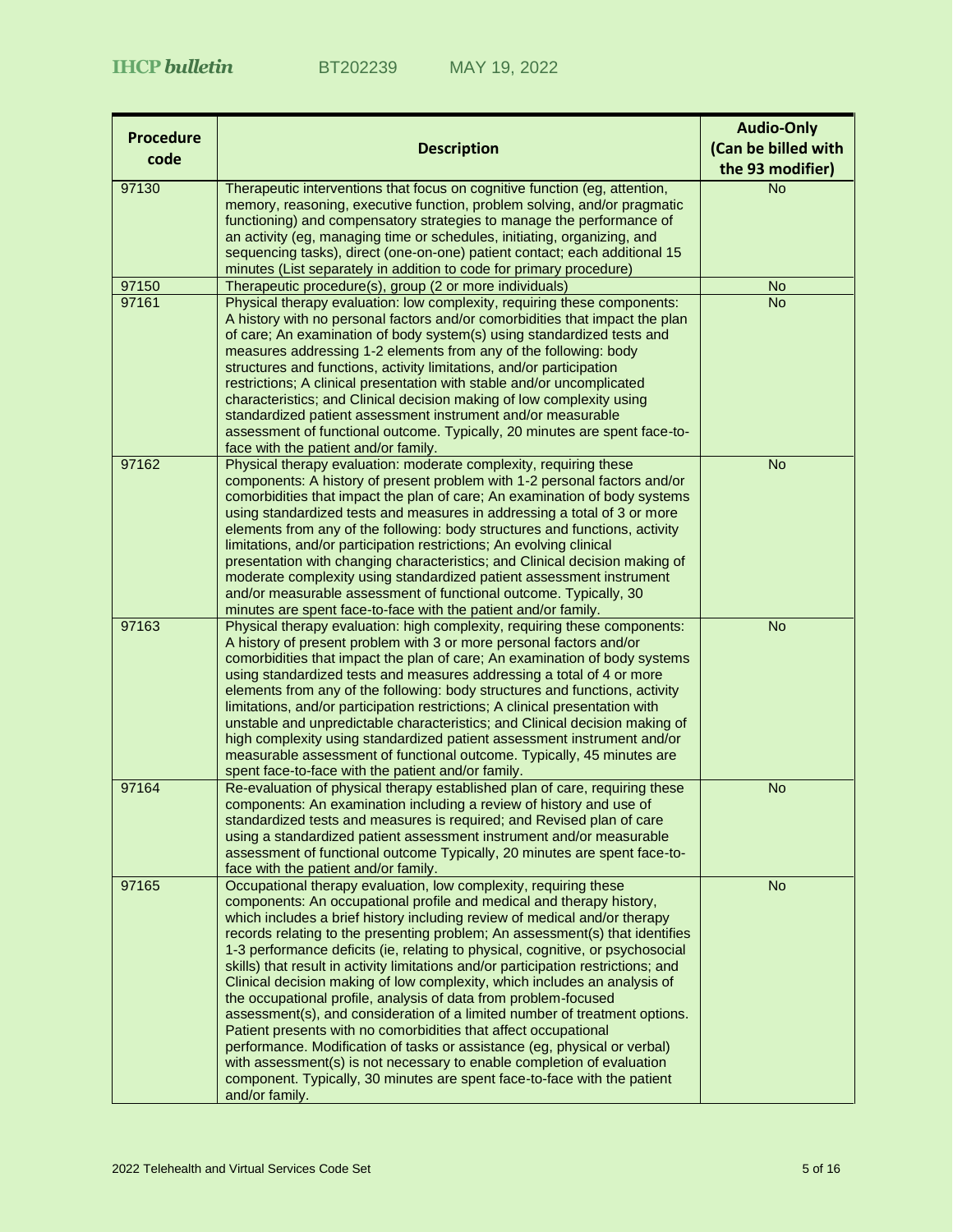|                  |                                                                                                                                                                                                                                                                                                                                                                                                                                                                                                                                                                                                                                                                                                                                                                                                                                                                                                                                                                                                                                                                                                                                             | <b>Audio-Only</b>   |
|------------------|---------------------------------------------------------------------------------------------------------------------------------------------------------------------------------------------------------------------------------------------------------------------------------------------------------------------------------------------------------------------------------------------------------------------------------------------------------------------------------------------------------------------------------------------------------------------------------------------------------------------------------------------------------------------------------------------------------------------------------------------------------------------------------------------------------------------------------------------------------------------------------------------------------------------------------------------------------------------------------------------------------------------------------------------------------------------------------------------------------------------------------------------|---------------------|
| <b>Procedure</b> | <b>Description</b>                                                                                                                                                                                                                                                                                                                                                                                                                                                                                                                                                                                                                                                                                                                                                                                                                                                                                                                                                                                                                                                                                                                          | (Can be billed with |
| code             |                                                                                                                                                                                                                                                                                                                                                                                                                                                                                                                                                                                                                                                                                                                                                                                                                                                                                                                                                                                                                                                                                                                                             | the 93 modifier)    |
| 97166            | Occupational therapy evaluation, moderate complexity, requiring these<br>components: An occupational profile and medical and therapy history,<br>which includes an expanded review of medical and/or therapy records and<br>additional review of physical, cognitive, or psychosocial history related to<br>current functional performance; An assessment(s) that identifies 3-5<br>performance deficits (ie, relating to physical, cognitive, or psychosocial<br>skills) that result in activity limitations and/or participation restrictions; and<br>Clinical decision making of moderate analytic complexity, which includes<br>an analysis of the occupational profile, analysis of data from detailed<br>assessment(s), and consideration of several treatment options. Patient<br>may present with comorbidities that affect occupational performance.<br>Minimal to moderate modification of tasks or assistance (eg, physical or<br>verbal) with assessment(s) is necessary to enable patient to complete<br>evaluation component. Typically, 45 minutes are spent face-to-face with                                               | <b>No</b>           |
| 97167            | the patient and/or family.<br>Occupational therapy evaluation, high complexity, requiring these<br>components: An occupational profile and medical and therapy history,<br>which includes review of medical and/or therapy records and extensive<br>additional review of physical, cognitive, or psychosocial history related to<br>current functional performance; An assessment(s) that identifies 5 or more<br>performance deficits (ie, relating to physical, cognitive, or psychosocial<br>skills) that result in activity limitations and/or participation restrictions; and<br>Clinical decision making of high analytic complexity, which includes an<br>analysis of the patient profile, analysis of data from comprehensive<br>assessment(s), and consideration of multiple treatment options. Patient<br>presents with comorbidities that affect occupational performance.<br>Significant modification of tasks or assistance (eg, physical or verbal) with<br>assessment(s) is necessary to enable patient to complete evaluation<br>component. Typically, 60 minutes are spent face-to-face with the patient<br>and/or family. | <b>No</b>           |
| 97168            | Re-evaluation of occupational therapy established plan of care, requiring<br>these components: An assessment of changes in patient functional or<br>medical status with revised plan of care; An update to the initial<br>occupational profile to reflect changes in condition or environment that<br>affect future interventions and/or goals; and A revised plan of care. A<br>formal reevaluation is performed when there is a documented change in<br>functional status or a significant change to the plan of care is required.<br>Typically, 30 minutes are spent face-to-face with the patient and/or family                                                                                                                                                                                                                                                                                                                                                                                                                                                                                                                         | <b>No</b>           |
| 97530            | Therapeutic activities, direct (one-on-one) patient contact (use of dynamic<br>activities to improve functional performance), each 15 minutes                                                                                                                                                                                                                                                                                                                                                                                                                                                                                                                                                                                                                                                                                                                                                                                                                                                                                                                                                                                               | <b>No</b>           |
| 97533            | Sensory integrative techniques to enhance sensory processing and<br>promote adaptive responses to environmental demands, direct (one-on-<br>one) patient contact, each 15 minutes                                                                                                                                                                                                                                                                                                                                                                                                                                                                                                                                                                                                                                                                                                                                                                                                                                                                                                                                                           | <b>No</b>           |
| 97535            | Self-care/home management training (eg, activities of daily living (ADL)<br>and compensatory training, meal preparation, safety procedures, and<br>instructions in use of assistive technology devices/adaptive equipment)<br>direct one-on-one contact, each 15 minutes                                                                                                                                                                                                                                                                                                                                                                                                                                                                                                                                                                                                                                                                                                                                                                                                                                                                    | Yes                 |
| 97542            | Wheelchair management (eg, assessment, fitting, training), each 15<br>minutes                                                                                                                                                                                                                                                                                                                                                                                                                                                                                                                                                                                                                                                                                                                                                                                                                                                                                                                                                                                                                                                               | <b>No</b>           |
| 97760            | Orthotic(s) management and training (including assessment and fitting<br>when not otherwise reported), upper extremity(ies), lower extremity(ies)<br>and/or trunk, initial orthotic(s) encounter, each 15 minutes                                                                                                                                                                                                                                                                                                                                                                                                                                                                                                                                                                                                                                                                                                                                                                                                                                                                                                                           | <b>No</b>           |
| 97761            | Prosthetic(s) training, upper and/or lower extremity(ies), initial prosthetic(s)<br>encounter, each 15 minutes                                                                                                                                                                                                                                                                                                                                                                                                                                                                                                                                                                                                                                                                                                                                                                                                                                                                                                                                                                                                                              | <b>No</b>           |
| 97802            | Medical nutrition therapy, assessment and intervention, each 15 minutes                                                                                                                                                                                                                                                                                                                                                                                                                                                                                                                                                                                                                                                                                                                                                                                                                                                                                                                                                                                                                                                                     | Yes                 |
| 97803            | Medical nutrition therapy re-assessment and intervention, each 15 minutes                                                                                                                                                                                                                                                                                                                                                                                                                                                                                                                                                                                                                                                                                                                                                                                                                                                                                                                                                                                                                                                                   | <b>Yes</b>          |
| 97804            | Medical nutrition therapy performed in a group setting, each 30 minutes                                                                                                                                                                                                                                                                                                                                                                                                                                                                                                                                                                                                                                                                                                                                                                                                                                                                                                                                                                                                                                                                     | Yes                 |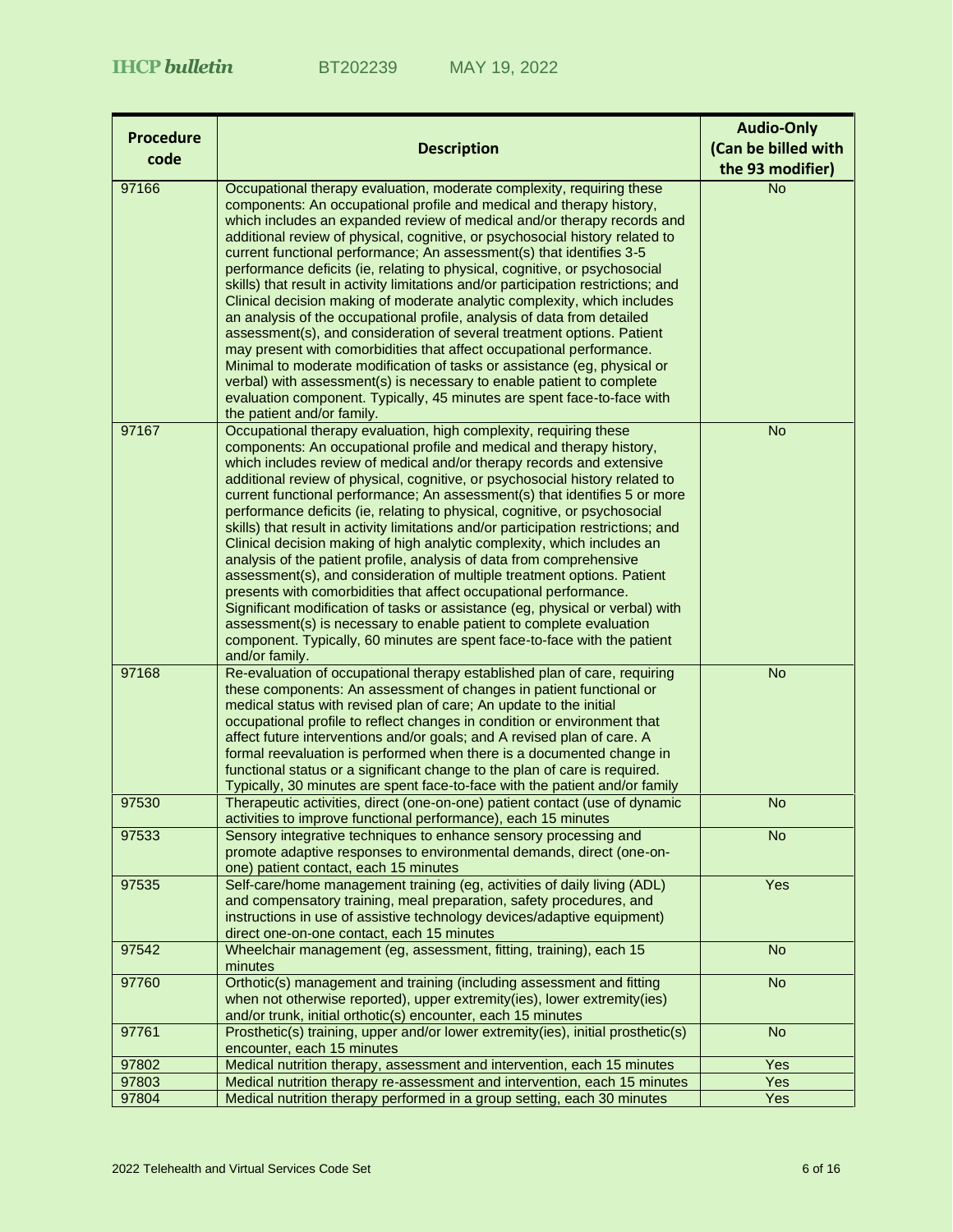| <b>Procedure</b> |                                                                                                                                                                                                                                                                                                                                                                                                                                                                                                                                            | <b>Audio-Only</b>   |
|------------------|--------------------------------------------------------------------------------------------------------------------------------------------------------------------------------------------------------------------------------------------------------------------------------------------------------------------------------------------------------------------------------------------------------------------------------------------------------------------------------------------------------------------------------------------|---------------------|
| code             | <b>Description</b>                                                                                                                                                                                                                                                                                                                                                                                                                                                                                                                         | (Can be billed with |
|                  |                                                                                                                                                                                                                                                                                                                                                                                                                                                                                                                                            | the 93 modifier)    |
| 98960            | Education and training for patient self-management, each 30 minutes                                                                                                                                                                                                                                                                                                                                                                                                                                                                        | Yes                 |
| 98961            | Education and training for patient self-management, 2-4 patients, each 30<br>minutes                                                                                                                                                                                                                                                                                                                                                                                                                                                       | Yes                 |
| 98962            | Education and training for patient self-management, 5-8 patients, each 30<br>minutes                                                                                                                                                                                                                                                                                                                                                                                                                                                       | Yes                 |
| 99202            | Office or other outpatient visit for the evaluation and management of a new<br>patient, which requires a medically appropriate history and/or examination<br>and straight forward medical decision making. When using time for code<br>selection 15-29 minutes of total time is spent on the date of the encounter.                                                                                                                                                                                                                        | <b>No</b>           |
| 99203            | Office or other outpatient visit for the evaluation and management of a new<br>patient, which requires a medically appropriate history and/or examination<br>and low level of medical decision making. When using time for code<br>selection, 30-44 minutes of total time is spent on the date of the encounter.                                                                                                                                                                                                                           | <b>No</b>           |
| 99204            | Office or other outpatient visit for the evaluation and management of a new<br>patient, which requires a medically appropriate history and/or examination<br>and moderate level of medical decision making. When using time for code<br>selection, 45-59 minutes of total time is spent on the date of the encounter.                                                                                                                                                                                                                      | <b>No</b>           |
| 99205            | Office or other outpatient visit for the evaluation and management of a new<br>patient, which requires a medically appropriate history and/or examination<br>and high level of medical decision making. When using time for code<br>selection, 60-74 minutes of total time is spent on the date of the encounter.                                                                                                                                                                                                                          | <b>No</b>           |
| 99211            | Office or other outpatient visit for the evaluation and management of an<br>established patient, that may not require the presence of a physician or<br>other qualified health care professional. Usually, the presenting problem(s)<br>are minimal.                                                                                                                                                                                                                                                                                       | <b>No</b>           |
| 99212            | Office or other outpatient visit for the evaluation and management of an<br>established patient, which requires a medically appropriate history and/or<br>examination and straightforward medical decision making. When using<br>time for code selection, 10-19 minutes of total time is spent on the date of<br>the encounter.                                                                                                                                                                                                            | <b>No</b>           |
| 99213            | Office or other outpatient visit for the evaluation and management of an<br>established patient, which requires a medically appropriate history and/or<br>examination and low level of medical decision making. When using time for<br>code selection, 20-29 minutes of total time is spent on the date of the<br>encounter.                                                                                                                                                                                                               | <b>No</b>           |
| 99214            | Office or other outpatient visit for the evaluation and management of an<br>established patient, which requires a medically appropriate history and/or<br>examination and moderate level of medical decision making. When using<br>time for code selection, 30-39 minutes of total time is spent on the date of<br>the encounter.                                                                                                                                                                                                          | <b>No</b>           |
| 99215            | Office or other outpatient visit for the evaluation and management of an<br>established patient, which requires a medically appropriate history and/or<br>examination and high level of medical decision making. When using time<br>for code selection, 40-54 minutes of total time is spent on the date of the<br>encounter.                                                                                                                                                                                                              | <b>No</b>           |
| 99217            | Observation care discharge day management (This code is to be utilized to<br>report all services provided to a patient on discharge from outpatient<br>hospital "observation status" if the discharge is on other than the initial date<br>of "observation status." To report services to a patient designated as<br>"observation status" or "inpatient status" and discharged on the same date,<br>use the codes for Observation or Inpatient Care Services [including<br>Admission and Discharge Services, 99234-99236 as appropriate.]) | <b>No</b>           |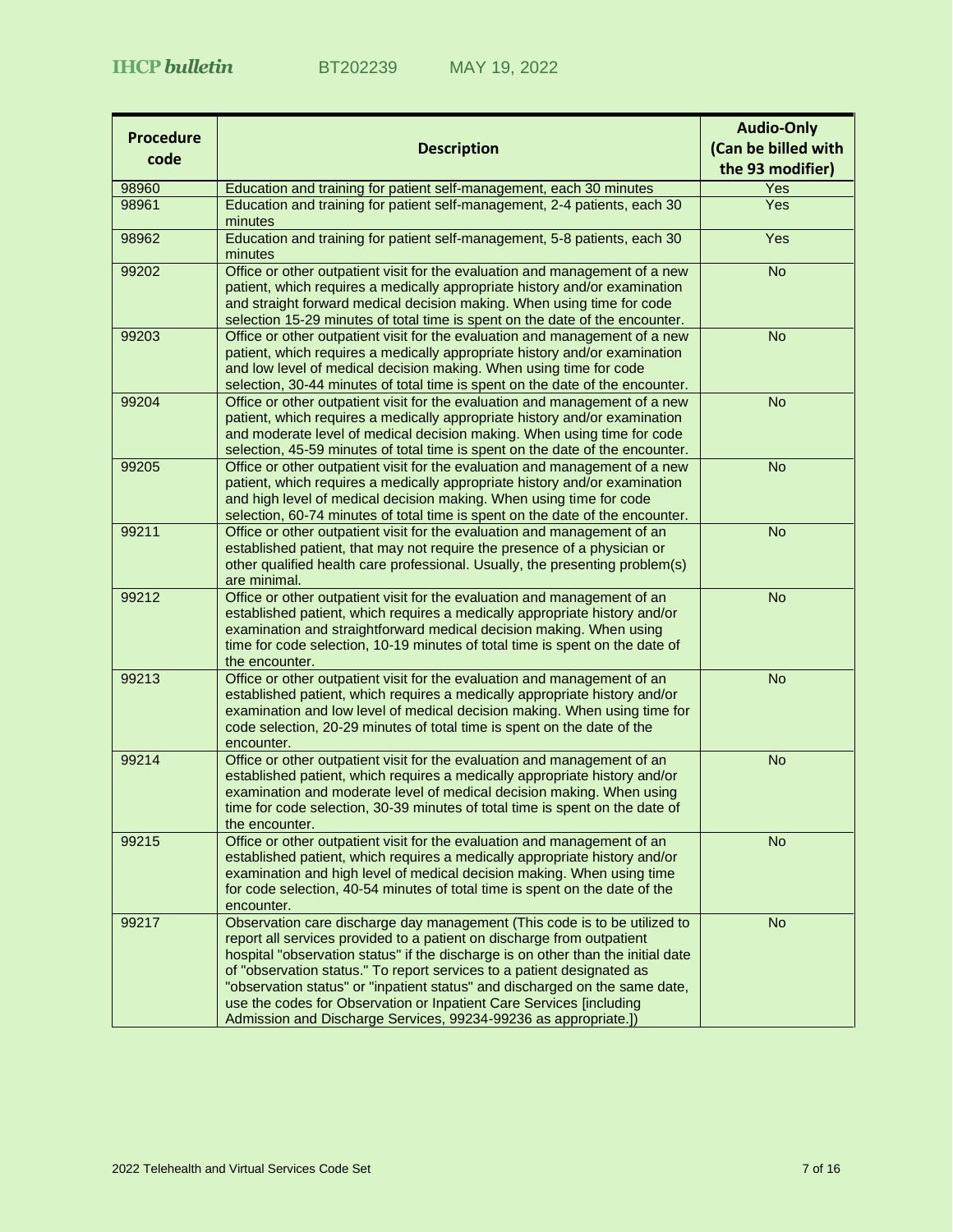|                  |                                                                                                                                                        | <b>Audio-Only</b>      |
|------------------|--------------------------------------------------------------------------------------------------------------------------------------------------------|------------------------|
| <b>Procedure</b> | <b>Description</b>                                                                                                                                     | (Can be billed with    |
| code             |                                                                                                                                                        | the 93 modifier)       |
| 99218            | Initial observation care, per day, for the evaluation and management of a                                                                              | <b>No</b>              |
|                  | patient which requires these 3 key components: A detailed or                                                                                           |                        |
|                  | comprehensive history; A detailed or comprehensive examination; and                                                                                    |                        |
|                  | Medical decision making that is straightforward or of low complexity.                                                                                  |                        |
|                  | Counseling and/or coordination of care with other physicians, other                                                                                    |                        |
|                  | qualified health care professionals, or agencies are provided consistent<br>with the nature of the problem(s) and the patient's and/or family's needs. |                        |
|                  | Usually, the problem(s) requiring admission to outpatient hospital                                                                                     |                        |
|                  | "observation status" are of low severity. Typically, 30 minutes are spent at                                                                           |                        |
|                  | the bedside and on the patient's hospital floor or unit.                                                                                               |                        |
| 99219            | Initial observation care, per day, for the evaluation and management of a                                                                              | <b>No</b>              |
|                  | patient, which requires these 3 key components: A comprehensive history;                                                                               |                        |
|                  | A comprehensive examination; and Medical decision making of moderate                                                                                   |                        |
|                  | complexity. Counseling and/or coordination of care with other physicians,                                                                              |                        |
|                  | other qualified health care professionals, or agencies are provided                                                                                    |                        |
|                  | consistent with the nature of the problem(s) and the patient's and/or                                                                                  |                        |
|                  | family's needs. Usually, the problem(s) requiring admission to outpatient                                                                              |                        |
|                  | hospital "observation status" are of moderate severity. Typically, 50<br>minutes are spent at the bedside and on the patient's hospital floor or unit. |                        |
| 99220            | Initial observation care, per day, for the evaluation and management of a                                                                              | <b>No</b>              |
|                  | patient, which requires these 3 key components: A comprehensive history;                                                                               |                        |
|                  | A comprehensive examination; and Medical decision making of high                                                                                       |                        |
|                  | complexity. Counseling and/or coordination of care with other physicians,                                                                              |                        |
|                  | other qualified health care professionals, or agencies are provided                                                                                    |                        |
|                  | consistent with the nature of the problem(s) and the patient's and/or                                                                                  |                        |
|                  | family's needs. Usually, the problem(s) requiring admission to outpatient                                                                              |                        |
|                  | hospital "observation status" are of high severity. Typically, 70 minutes are                                                                          |                        |
|                  | spent at the bedside and on the patient's hospital floor or unit.                                                                                      |                        |
| 99221            | Initial hospital inpatient care, typically 30 minutes per day                                                                                          | <b>No</b>              |
| 99222            | Initial hospital inpatient care, typically 50 minutes per day                                                                                          | <b>No</b>              |
| 99223<br>99224   | Initial hospital inpatient care, typically 70 minutes per day<br>Subsequent observation care, per day, for the evaluation and management               | <b>No</b><br><b>No</b> |
|                  | of a patient, which requires at least 2 of these 3 key components: Problem                                                                             |                        |
|                  | focused interval history; Problem focused examination; Medical decision                                                                                |                        |
|                  | making that is straightforward or of low complexity. Counseling and/or                                                                                 |                        |
|                  | coordination of care with other physicians, other qualified health care                                                                                |                        |
|                  | professionals, or agencies are provided consistent with the nature of the                                                                              |                        |
|                  | problem(s) and the patient's and/or family's needs. Usually, the patient is                                                                            |                        |
|                  | stable, recovering, or improving. Typically, 15 minutes are spent at the                                                                               |                        |
|                  | bedside and on the patient's hospital floor or unit.                                                                                                   |                        |
| 99225            | Subsequent observation care, per day, for the evaluation and management                                                                                | <b>No</b>              |
|                  | of a patient, which requires at least 2 of these 3 key components: An                                                                                  |                        |
|                  | expanded problem focused interval history; An expanded problem focused<br>examination; Medical decision making of moderate complexity. Counseling      |                        |
|                  | and/or coordination of care with other physicians, other qualified health                                                                              |                        |
|                  | care professionals, or agencies are provided consistent with the nature of                                                                             |                        |
|                  | the problem(s) and the patient's and/or family's needs. Usually, the patient                                                                           |                        |
|                  | is responding inadequately to therapy or has developed a minor                                                                                         |                        |
|                  | complication. Typically, 25 minutes are spent at the bedside and on the                                                                                |                        |
|                  | patient's hospital floor or unit.                                                                                                                      |                        |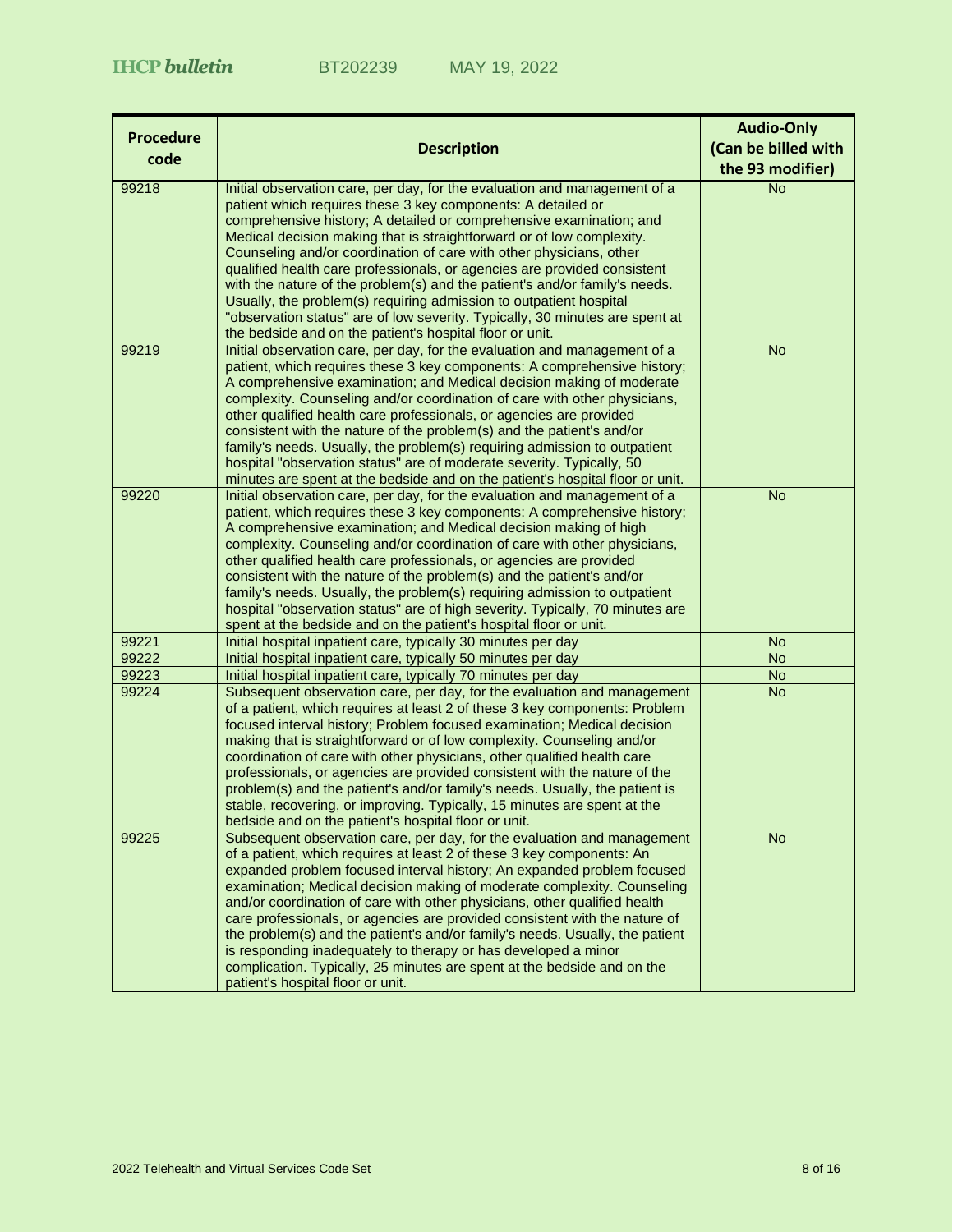|                  |                                                                                                                                                     | <b>Audio-Only</b>      |
|------------------|-----------------------------------------------------------------------------------------------------------------------------------------------------|------------------------|
| <b>Procedure</b> | <b>Description</b>                                                                                                                                  | (Can be billed with    |
| code             |                                                                                                                                                     | the 93 modifier)       |
| 99226            | Subsequent observation care, per day, for the evaluation and management                                                                             | <b>No</b>              |
|                  | of a patient, which requires at least 2 of these 3 key components: A                                                                                |                        |
|                  | detailed interval history; A detailed examination; Medical decision making                                                                          |                        |
|                  | of high complexity. Counseling and/or coordination of care with other                                                                               |                        |
|                  | physicians, other qualified health care professionals, or agencies are                                                                              |                        |
|                  | provided consistent with the nature of the problem(s) and the patient's                                                                             |                        |
|                  | and/or family's needs. Usually, the patient is unstable or has developed a                                                                          |                        |
|                  | significant complication or a significant new problem. Typically, 35 minutes                                                                        |                        |
| 99231            | are spent at the bedside and on the patient's hospital floor or unit.<br>Subsequent hospital inpatient care, typically 15 minutes per day           | <b>No</b>              |
| 99232            | Subsequent hospital inpatient care, typically 25 minutes per day                                                                                    | <b>No</b>              |
| 99233            | Subsequent hospital inpatient care, typically 35 minutes per day                                                                                    | <b>No</b>              |
| 99234            | Observation or inpatient hospital care, for the evaluation and management                                                                           | <b>No</b>              |
|                  | of a patient including admission and discharge on the same date, which                                                                              |                        |
|                  | requires these 3 key components: A detailed or comprehensive history; A                                                                             |                        |
|                  | detailed or comprehensive examination; and Medical decision making that                                                                             |                        |
|                  | is straightforward or of low complexity. Counseling and/or coordination of                                                                          |                        |
|                  | care with other physicians, other qualified health care professionals, or                                                                           |                        |
|                  | agencies are provided consistent with the nature of the problem(s) and the                                                                          |                        |
|                  | patient's and/or family's needs. Usually the presenting problem(s) requiring                                                                        |                        |
|                  | admission are of low severity. Typically, 40 minutes are spent at the                                                                               |                        |
| 99235            | bedside and on the patient's hospital floor or unit.<br>Observation or inpatient hospital care, for the evaluation and management                   | <b>No</b>              |
|                  | of a patient including admission and discharge on the same date, which                                                                              |                        |
|                  | requires these 3 key components: A comprehensive history; A                                                                                         |                        |
|                  | comprehensive examination; and Medical decision making of moderate                                                                                  |                        |
|                  | complexity. Counseling and/or coordination of care with other physicians,                                                                           |                        |
|                  | other qualified health care professionals, or agencies are provided                                                                                 |                        |
|                  | consistent with the nature of the problem(s) and the patient's and/or                                                                               |                        |
|                  | family's needs. Usually the presenting problem(s) requiring admission are                                                                           |                        |
|                  | of moderate severity. Typically, 50 minutes are spent at the bedside and on                                                                         |                        |
|                  | the patient's hospital floor or unit.                                                                                                               |                        |
| 99236            | Observation or inpatient hospital care, for the evaluation and management<br>of a patient including admission and discharge on the same date, which | <b>No</b>              |
|                  | requires these 3 key components: A comprehensive history; A                                                                                         |                        |
|                  | comprehensive examination; and Medical decision making of high                                                                                      |                        |
|                  | complexity. Counseling and/or coordination of care with other physicians,                                                                           |                        |
|                  | other qualified health care professionals, or agencies are provided                                                                                 |                        |
|                  | consistent with the nature of the problem(s) and the patient's and/or                                                                               |                        |
|                  | family's needs. Usually the presenting problem(s) requiring admission are                                                                           |                        |
|                  | of high severity. Typically, 55 minutes are spent at the bedside and on the                                                                         |                        |
|                  | patient's hospital floor or unit.                                                                                                                   |                        |
| 99238<br>99239   | Hospital discharge day management; 30 minutes or less                                                                                               | <b>No</b><br><b>No</b> |
| 99281            | Hospital discharge day management; more than 30 minutes<br>Emergency department visit for the evaluation and management of a                        | <b>No</b>              |
|                  | patient, which requires these 3 key components: A problem focused                                                                                   |                        |
|                  | history; A problem focused examination; and Straightforward medical                                                                                 |                        |
|                  | decision making. Counseling and/or coordination of care with other                                                                                  |                        |
|                  | physicians, other qualified health care professionals, or agencies are                                                                              |                        |
|                  | provided consistent with the nature of the problem(s) and the patient's                                                                             |                        |
|                  | and/or family's needs. Usually, the presenting problem(s) are self limited or                                                                       |                        |
|                  | minor.                                                                                                                                              |                        |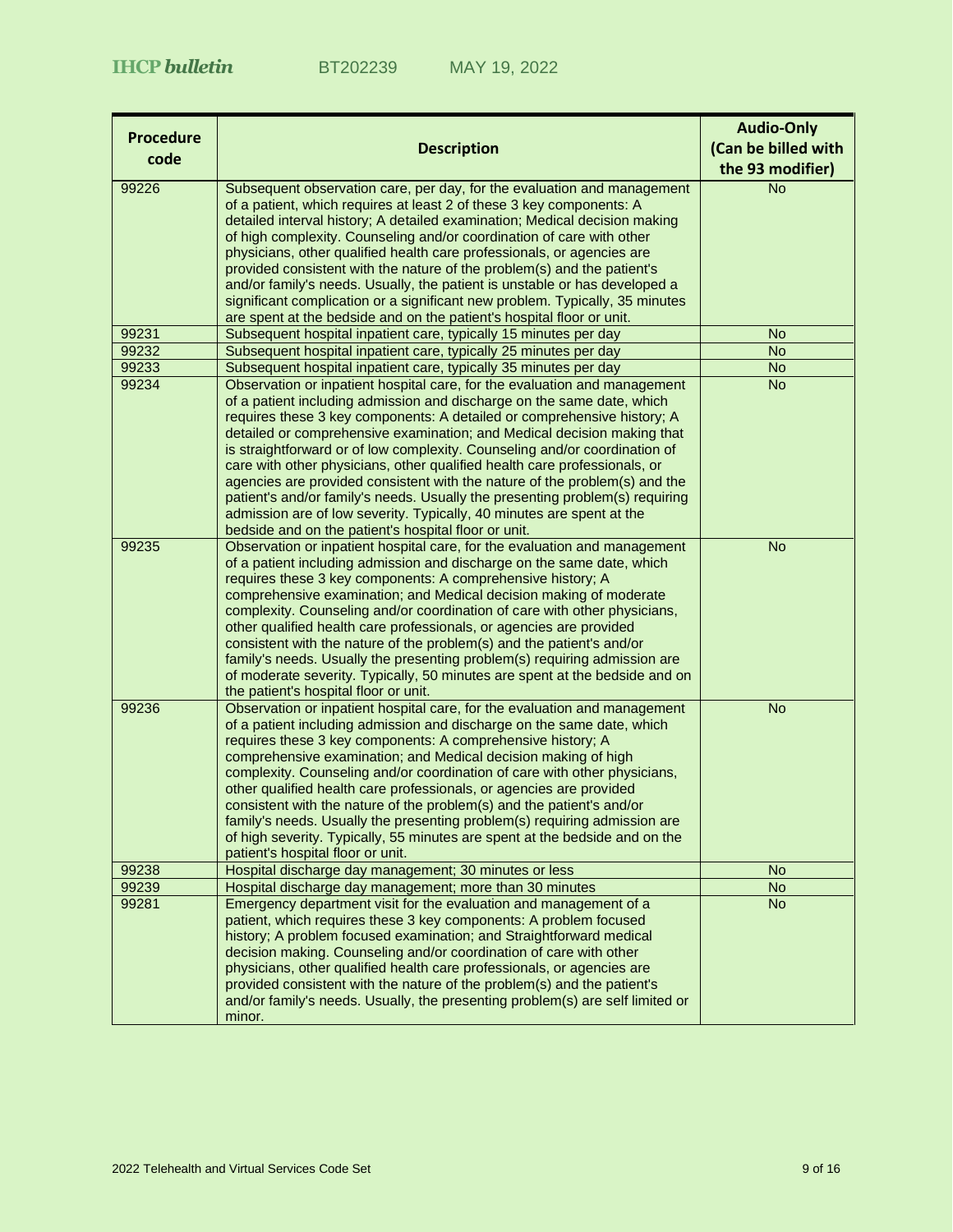| <b>Procedure</b><br>code | <b>Description</b>                                                                                                                                                                                                                                                                                                                                                                                                                                                                                                                                                                                                                                                                                                  | <b>Audio-Only</b><br>(Can be billed with<br>the 93 modifier) |
|--------------------------|---------------------------------------------------------------------------------------------------------------------------------------------------------------------------------------------------------------------------------------------------------------------------------------------------------------------------------------------------------------------------------------------------------------------------------------------------------------------------------------------------------------------------------------------------------------------------------------------------------------------------------------------------------------------------------------------------------------------|--------------------------------------------------------------|
| 99282                    | Emergency department visit for the evaluation and management of a<br>patient, which requires these 3 key components: An expanded problem<br>focused history; An expanded problem focused examination; and Medical<br>decision making of low complexity. Counseling and/or coordination of care<br>with other physicians, other qualified health care professionals, or agencies<br>are provided consistent with the nature of the problem(s) and the patient's<br>and/or family's needs. Usually, the presenting problem(s) are of low to<br>moderate severity.                                                                                                                                                     | <b>No</b>                                                    |
| 99283                    | Emergency department visit for the evaluation and management of a<br>patient, which requires these 3 key components: An expanded problem<br>focused history; An expanded problem focused examination; and Medical<br>decision making of moderate complexity. Counseling and/or coordination of<br>care with other physicians, other qualified health care professionals, or<br>agencies are provided consistent with the nature of the problem(s) and the<br>patient's and/or family's needs. Usually, the presenting problem(s) are of<br>moderate severity.                                                                                                                                                       | <b>No</b>                                                    |
| 99284                    | Emergency department visit for the evaluation and management of a<br>patient, which requires these 3 key components: A detailed history; A<br>detailed examination; and Medical decision making of moderate<br>complexity. Counseling and/or coordination of care with other physicians,<br>other qualified health care professionals, or agencies are provided<br>consistent with the nature of the problem(s) and the patient's and/or<br>family's needs. Usually, the presenting problem(s) are of high severity, and<br>require urgent evaluation by the physician, or other qualified health care<br>professionals but do not pose an immediate significant threat to life or<br>physiologic function.         | <b>No</b>                                                    |
| 99285                    | Emergency department visit for the evaluation and management of a<br>patient, which requires these 3 key components within the constraints<br>imposed by the urgency of the patient's clinical condition and/or mental<br>status: A comprehensive history; A comprehensive examination; and<br>Medical decision making of high complexity. Counseling and/or<br>coordination of care with other physicians, other qualified health care<br>professionals, or agencies are provided consistent with the nature of the<br>problem(s) and the patient's and/or family's needs. Usually, the presenting<br>problem(s) are of high severity and pose an immediate significant threat to<br>life or physiologic function. | <b>No</b>                                                    |
| 99291                    | Critical care, evaluation and management of the critically ill or critically<br>injured patient; first 30-74 minutes                                                                                                                                                                                                                                                                                                                                                                                                                                                                                                                                                                                                | <b>No</b>                                                    |
| 99292                    | Critical care, evaluation and management of the critically ill or critically<br>injured patient; each additional 30 minutes (List separately in addition to<br>code for primary service)                                                                                                                                                                                                                                                                                                                                                                                                                                                                                                                            | <b>No</b>                                                    |
| 99304                    | Initial nursing facility care, per day, for the evaluation and management of a<br>patient, which requires these 3 key components: A detailed or<br>comprehensive history; A detailed or comprehensive examination; and<br>Medical decision making that is straightforward or of low complexity.<br>Counseling and/or coordination of care with other physicians, other<br>qualified health care professionals, or agencies are provided consistent<br>with the nature of the problem(s) and the patient's and/or family's needs.<br>Usually, the problem(s) requiring admission are of low severity. Typically,<br>25 minutes are spent at the bedside and on the patient's facility floor or<br>unit.              | <b>No</b>                                                    |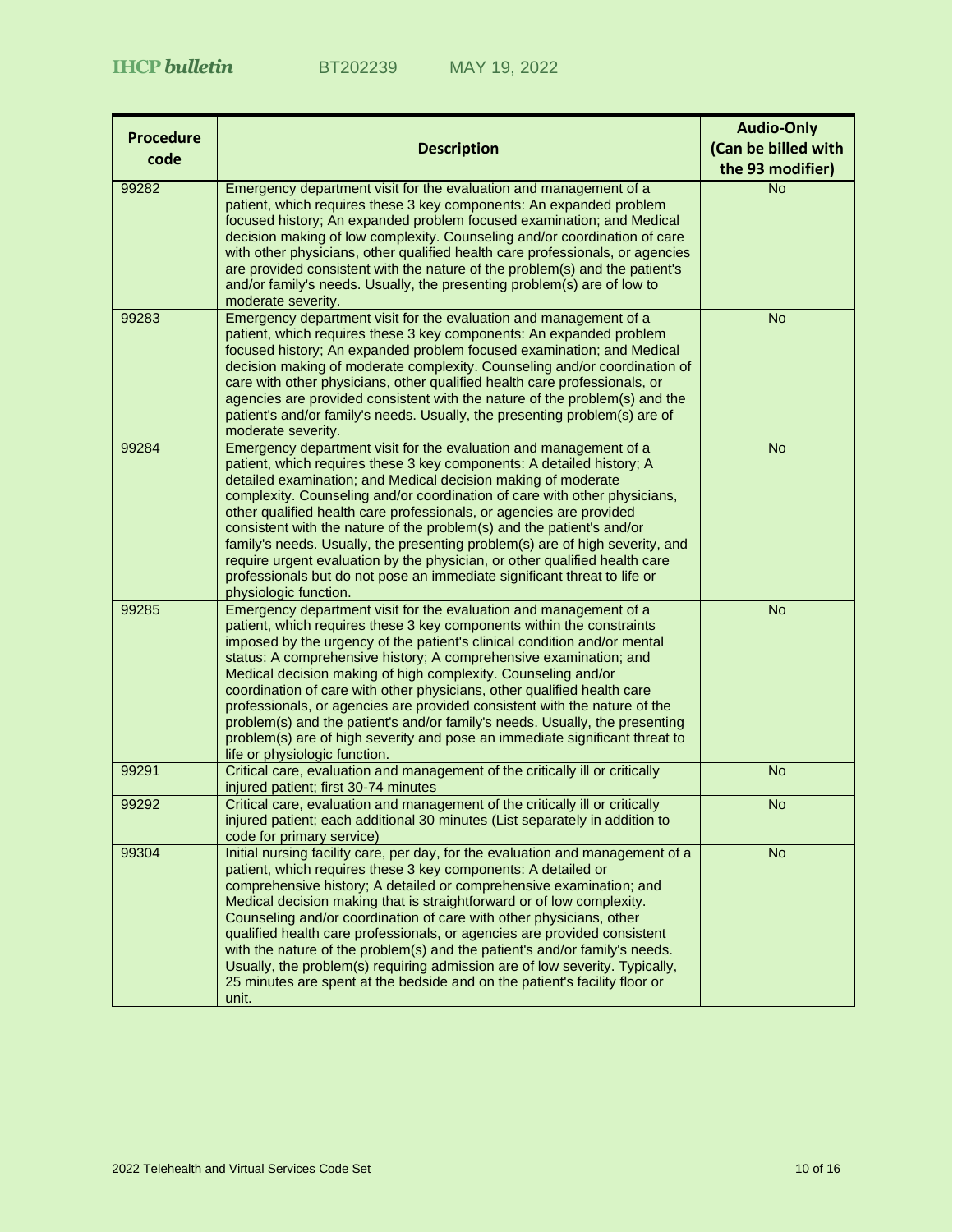|                  |                                                                                                                                                                                                                                                                                                                                                                                                                                                                                                                                                                                                                                                            | <b>Audio-Only</b>      |
|------------------|------------------------------------------------------------------------------------------------------------------------------------------------------------------------------------------------------------------------------------------------------------------------------------------------------------------------------------------------------------------------------------------------------------------------------------------------------------------------------------------------------------------------------------------------------------------------------------------------------------------------------------------------------------|------------------------|
| <b>Procedure</b> | <b>Description</b>                                                                                                                                                                                                                                                                                                                                                                                                                                                                                                                                                                                                                                         | (Can be billed with    |
| code             |                                                                                                                                                                                                                                                                                                                                                                                                                                                                                                                                                                                                                                                            | the 93 modifier)       |
| 99305            | Initial nursing facility care, per day, for the evaluation and management of a<br>patient, which requires these 3 key components: A comprehensive history;<br>A comprehensive examination; and Medical decision making of moderate<br>complexity. Counseling and/or coordination of care with other physicians,<br>other qualified health care professionals, or agencies are provided<br>consistent with the nature of the problem(s) and the patient's and/or<br>family's needs. Usually, the problem(s) requiring admission are of<br>moderate severity. Typically, 35 minutes are spent at the bedside and on<br>the patient's facility floor or unit. | $\overline{N}$         |
| 99306            | Initial nursing facility care, per day, for the evaluation and management of a<br>patient, which requires these 3 key components: A comprehensive history;<br>A comprehensive examination; and Medical decision making of high<br>complexity. Counseling and/or coordination of care with other physicians,<br>other qualified health care professionals, or agencies are provided<br>consistent with the nature of the problem(s) and the patient's and/or<br>family's needs. Usually, the problem(s) requiring admission are of high<br>severity. Typically, 45 minutes are spent at the bedside and on the<br>patient's facility floor or unit          | <b>No</b>              |
| 99307            | Subsequent nursing facility visit, typically 10 minutes per day                                                                                                                                                                                                                                                                                                                                                                                                                                                                                                                                                                                            | No.                    |
| 99308            | Subsequent nursing facility visit, typically 15 minutes per day                                                                                                                                                                                                                                                                                                                                                                                                                                                                                                                                                                                            | <b>No</b>              |
| 99309            | Subsequent nursing facility visit, typically 25 minutes per day                                                                                                                                                                                                                                                                                                                                                                                                                                                                                                                                                                                            | <b>No</b>              |
| 99310<br>99324   | Subsequent nursing facility visit, typically 35 minutes per day<br>Domiciliary or rest home visit for the evaluation and management of a new                                                                                                                                                                                                                                                                                                                                                                                                                                                                                                               | <b>No</b><br><b>No</b> |
|                  | patient, which requires these 3 key components: A problem focused<br>history; A problem focused examination; and Straightforward medical<br>decision making. Counseling and/or coordination of care with other<br>physicians, other qualified health care professionals, or agencies are<br>provided consistent with the nature of the problem(s) and the patient's<br>and/or family's needs. Usually, the presenting problem(s) are of low<br>severity. Typically, 20 minutes are spent with the patient and/or family or<br>caregiver.                                                                                                                   |                        |
| 99325            | Domiciliary or rest home visit for the evaluation and management of a new<br>patient, which requires these 3 key components: An expanded problem<br>focused history; An expanded problem focused examination; and Medical<br>decision making of low complexity. Counseling and/or coordination of care<br>with other physicians, other qualified health care professionals, or agencies<br>are provided consistent with the nature of the problem(s) and the patient's<br>and/or family's needs. Usually, the presenting problem(s) are of moderate<br>severity. Typically, 30 minutes are spent with the patient and/or family or<br>caregiver.           | <b>No</b>              |
| 99326            | Domiciliary or rest home visit for the evaluation and management of a new<br>patient, which requires these 3 key components: A detailed history; A<br>detailed examination; and Medical decision making of moderate<br>complexity. Counseling and/or coordination of care with other physicians,<br>other qualified health care professionals, or agencies are provided<br>consistent with the nature of the problem(s) and the patient's and/or<br>family's needs. Usually, the presenting problem(s) are of moderate to high<br>severity. Typically, 45 minutes are spent with the patient and/or family or<br>caregiver.                                | <b>No</b>              |
| 99327            | Domiciliary or rest home visit for the evaluation and management of a new<br>patient, which requires these 3 key components: A comprehensive history;<br>A comprehensive examination; and Medical decision making of moderate<br>complexity. Counseling and/or coordination of care with other physicians,<br>other qualified health care professionals, or agencies are provided<br>consistent with the nature of the problem(s) and the patient's and/or<br>family's needs. Usually, the presenting problem(s) are of high severity.<br>Typically, 60 minutes are spent with the patient and/or family or caregiver.                                     | <b>No</b>              |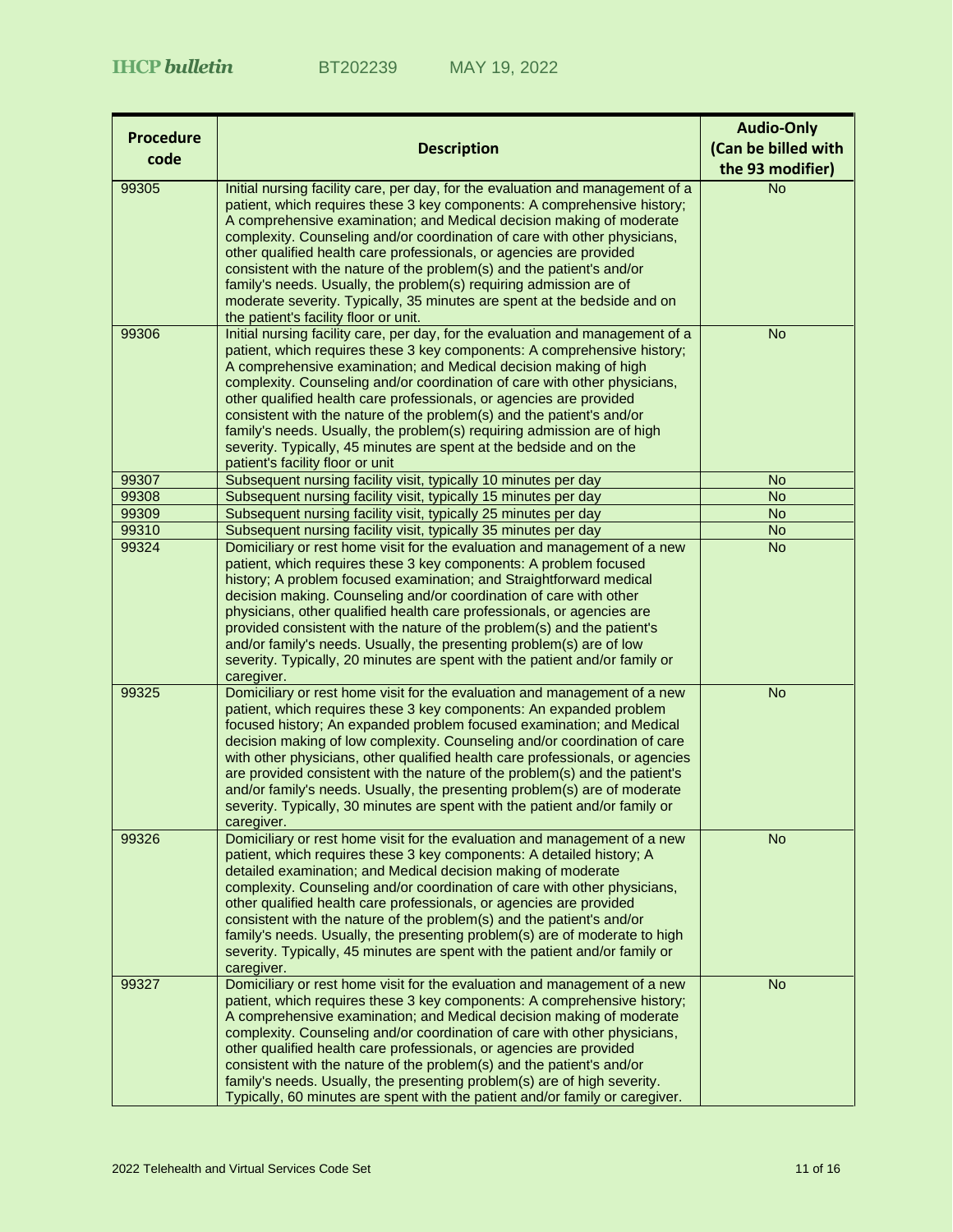| <b>Procedure</b> | <b>Description</b>                                                                                                                                                                                                                                                                                                                                                                                                                                                                                                                                                                                                                                                                  | <b>Audio-Only</b><br>(Can be billed with |
|------------------|-------------------------------------------------------------------------------------------------------------------------------------------------------------------------------------------------------------------------------------------------------------------------------------------------------------------------------------------------------------------------------------------------------------------------------------------------------------------------------------------------------------------------------------------------------------------------------------------------------------------------------------------------------------------------------------|------------------------------------------|
| code             |                                                                                                                                                                                                                                                                                                                                                                                                                                                                                                                                                                                                                                                                                     | the 93 modifier)                         |
| 99328            | Domiciliary or rest home visit for the evaluation and management of a new<br>patient, which requires these 3 key components: A comprehensive history;<br>A comprehensive examination; and Medical decision making of high<br>complexity. Counseling and/or coordination of care with other physicians,<br>other qualified health care professionals, or agencies are provided<br>consistent with the nature of the problem(s) and the patient's and/or<br>family's needs. Usually, the patient is unstable or has developed a<br>significant new problem requiring immediate physician attention. Typically,<br>75 minutes are spent with the patient and/or family or caregiver.   | <b>No</b>                                |
| 99334            | Domiciliary or rest home visit for the evaluation and management of an<br>established patient, which requires at least 2 of these 3 key components: A<br>problem focused interval history; A problem focused examination;<br>Straightforward medical decision making. Counseling and/or coordination<br>of care with other physicians, other qualified health care professionals, or<br>agencies are provided consistent with the nature of the problem(s) and the<br>patient's and/or family's needs. Usually, the presenting problem(s) are self-<br>limited or minor. Typically, 15 minutes are spent with the patient and/or<br>family or caregiver.                            | <b>No</b>                                |
| 99335            | Domiciliary or rest home visit for the evaluation and management of an<br>established patient, which requires at least 2 of these 3 key components:<br>An expanded problem focused interval history; An expanded problem<br>focused examination; Medical decision making of low complexity.<br>Counseling and/or coordination of care with other physicians, other<br>qualified health care professionals, or agencies are provided consistent<br>with the nature of the problem(s) and the patient's and/or family's needs.<br>Usually, the presenting problem(s) are of low to moderate severity.<br>Typically, 25 minutes are spent with the patient and/or family or caregiver. | <b>No</b>                                |
| 99341            | Home visit for the evaluation and management of a new patient, which<br>requires these 3 key components: A problem focused history; A problem<br>focused examination; and Straightforward medical decision making.<br>Counseling and/or coordination of care with other physicians, other<br>qualified health care professionals, or agencies are provided consistent<br>with the nature of the problem(s) and the patient's and/or family's needs.<br>Usually, the presenting problem(s) are of low severity. Typically, 20<br>minutes are spent face-to-face with the patient and/or family.                                                                                      | <b>No</b>                                |
| 99342            | Home visit for the evaluation and management of a new patient, which<br>requires these 3 key components: An expanded problem focused history;<br>An expanded problem focused examination; and Medical decision making<br>of low complexity. Counseling and/or coordination of care with other<br>physicians, other qualified health care professionals, or agencies are<br>provided consistent with the nature of the problem(s) and the patient's<br>and/or family's needs. Usually, the presenting problem(s) are of moderate<br>severity. Typically, 30 minutes are spent face-to-face with the patient<br>and/or family.                                                        | <b>No</b>                                |
| 99343            | Home visit for the evaluation and management of a new patient, which<br>requires these 3 key components: A detailed history; A detailed<br>examination; and Medical decision making of moderate complexity.<br>Counseling and/or coordination of care with other physicians, other<br>qualified health care professionals, or agencies are provided consistent<br>with the nature of the problem(s) and the patient's and/or family's needs.<br>Usually, the presenting problem(s) are of moderate to high severity.<br>Typically, 45 minutes are spent face-to-face with the patient and/or family.                                                                                | <b>No</b>                                |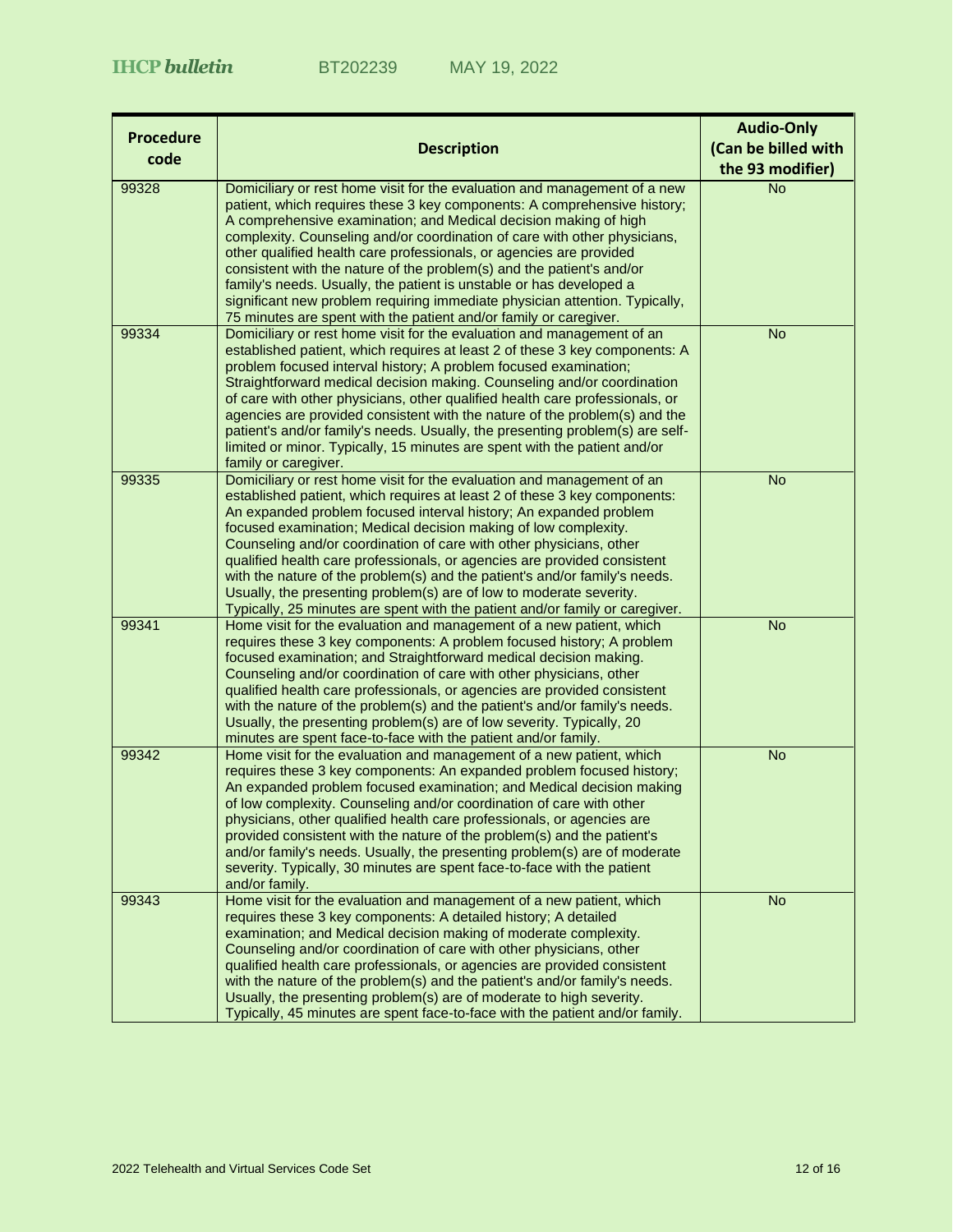| <b>Procedure</b> |                                                                                                                                                                                                                                                                                                                                                                                                                                                                                                                                                                                                                                                                                                                                                                               | <b>Audio-Only</b>   |
|------------------|-------------------------------------------------------------------------------------------------------------------------------------------------------------------------------------------------------------------------------------------------------------------------------------------------------------------------------------------------------------------------------------------------------------------------------------------------------------------------------------------------------------------------------------------------------------------------------------------------------------------------------------------------------------------------------------------------------------------------------------------------------------------------------|---------------------|
| code             | <b>Description</b>                                                                                                                                                                                                                                                                                                                                                                                                                                                                                                                                                                                                                                                                                                                                                            | (Can be billed with |
|                  |                                                                                                                                                                                                                                                                                                                                                                                                                                                                                                                                                                                                                                                                                                                                                                               | the 93 modifier)    |
| 99344            | Home visit for the evaluation and management of a new patient, which<br>requires these 3 key components: A comprehensive history; A<br>comprehensive examination; and Medical decision making of moderate<br>complexity. Counseling and/or coordination of care with other physicians,<br>other qualified health care professionals, or agencies are provided<br>consistent with the nature of the problem(s) and the patient's and/or                                                                                                                                                                                                                                                                                                                                        | <b>No</b>           |
|                  | family's needs. Usually, the presenting problem(s) are of high severity.<br>Typically, 60 minutes are spent face-to-face with the patient and/or family.                                                                                                                                                                                                                                                                                                                                                                                                                                                                                                                                                                                                                      |                     |
| 99345            | Home visit for the evaluation and management of a new patient, which<br>requires these 3 key components: A comprehensive history; A<br>comprehensive examination; and Medical decision making of high<br>complexity. Counseling and/or coordination of care with other physicians,<br>other qualified health care professionals, or agencies are provided<br>consistent with the nature of the problem(s) and the patient's and/or<br>family's needs. Usually, the patient is unstable or has developed a<br>significant new problem requiring immediate physician attention. Typically,<br>75 minutes are spent face-to-face with the patient and/or family.                                                                                                                 | <b>No</b>           |
| 99347            | Home visit for the evaluation and management of an established patient,<br>which requires at least 2 of these 3 key components: A problem focused<br>interval history; A problem focused examination; Straightforward medical<br>decision making. Counseling and/or coordination of care with other<br>physicians, other qualified health care professionals, or agencies are<br>provided consistent with the nature of the problem(s) and the patient's<br>and/or family's needs. Usually, the presenting problem(s) are self limited or<br>minor. Typically, 15 minutes are spent face-to-face with the patient and/or<br>family.                                                                                                                                           | <b>No</b>           |
| 99348            | Home visit for the evaluation and management of an established patient,<br>which requires at least 2 of these 3 key components: An expanded<br>problem focused interval history; An expanded problem focused<br>examination; Medical decision making of low complexity. Counseling<br>and/or coordination of care with other physicians, other qualified health<br>care professionals, or agencies are provided consistent with the nature of<br>the problem(s) and the patient's and/or family's needs. Usually, the<br>presenting problem(s) are of low to moderate severity. Typically, 25<br>minutes are spent face-to-face with the patient and/or family.                                                                                                               | <b>No</b>           |
| 99349            | Home visit for the evaluation and management of an established patient,<br>which requires at least 2 of these 3 key components: A detailed interval<br>history; A detailed examination; Medical decision making of moderate<br>complexity. Counseling and/or coordination of care with other physicians,<br>other qualified health care professionals, or agencies are provided<br>consistent with the nature of the problem(s) and the patient's and/or<br>family's needs. Usually, the presenting problem(s) are moderate to high<br>severity. Typically, 40 minutes are spent face-to-face with the patient<br>and/or family.                                                                                                                                              | <b>No</b>           |
| 99350            | Home visit for the evaluation and management of an established patient,<br>which requires at least 2 of these 3 key components: A comprehensive<br>interval history; A comprehensive examination; Medical decision making of<br>moderate to high complexity. Counseling and/or coordination of care with<br>other physicians, other qualified health care professionals, or agencies are<br>provided consistent with the nature of the problem(s) and the patient's<br>and/or family's needs. Usually, the presenting problem(s) are of moderate<br>to high severity. The patient may be unstable or may have developed a<br>significant new problem requiring immediate physician attention. Typically,<br>60 minutes are spent face-to-face with the patient and/or family. | <b>No</b>           |
| 99354            | Prolonged office or other outpatient service first hour                                                                                                                                                                                                                                                                                                                                                                                                                                                                                                                                                                                                                                                                                                                       | No.                 |
| 99355            | Prolonged office or other outpatient service each 30 minutes beyond first<br>hour                                                                                                                                                                                                                                                                                                                                                                                                                                                                                                                                                                                                                                                                                             | <b>No</b>           |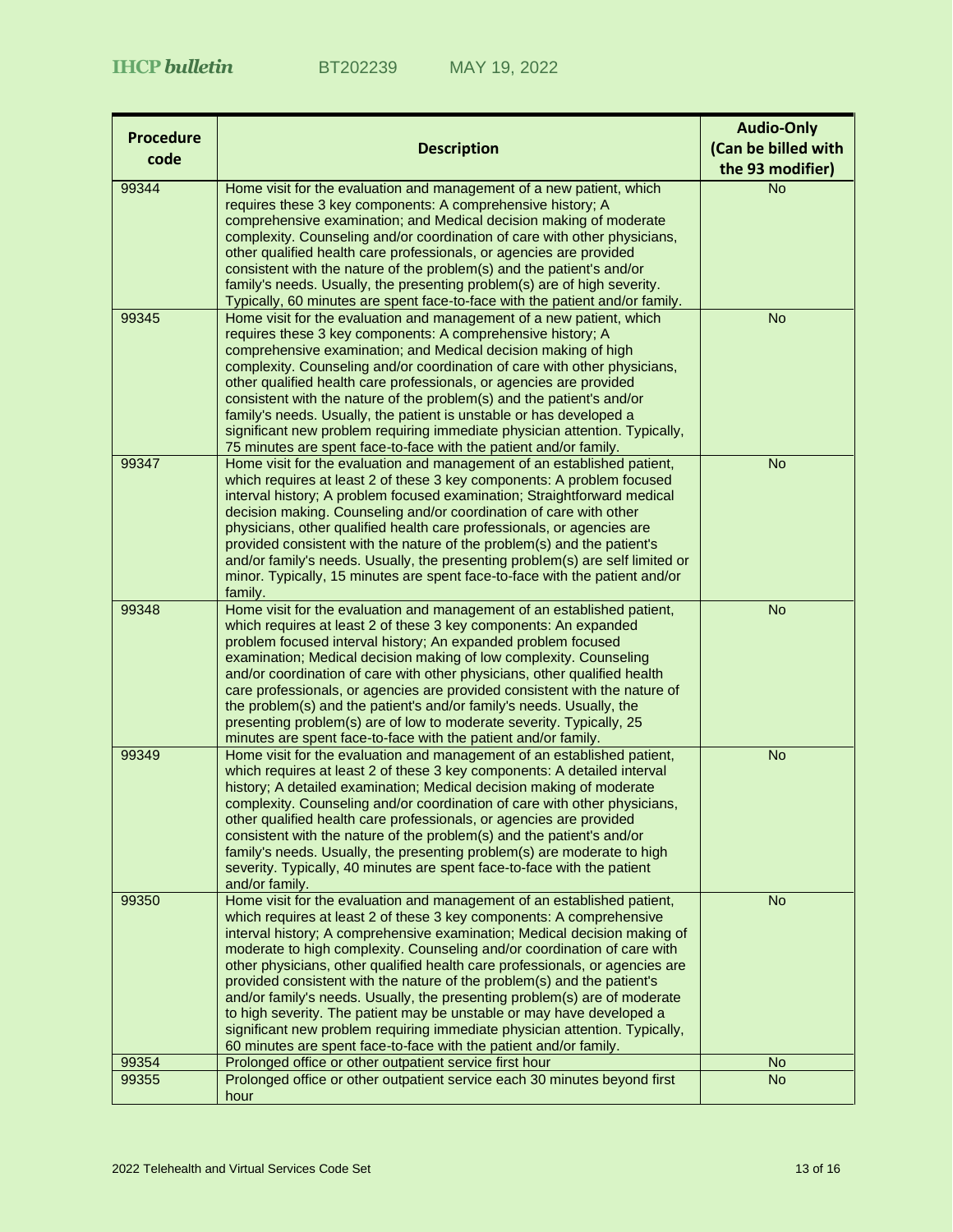| <b>Procedure</b> |                                                                                                                                                          | <b>Audio-Only</b>             |
|------------------|----------------------------------------------------------------------------------------------------------------------------------------------------------|-------------------------------|
| code             | <b>Description</b>                                                                                                                                       | (Can be billed with           |
| 99356            | Prolonged inpatient or observation hospital service first hour                                                                                           | the 93 modifier)<br><b>No</b> |
| 99357            | Prolonged inpatient or observation hospital service each 30 minutes                                                                                      | <b>No</b>                     |
|                  | beyond first hour                                                                                                                                        |                               |
| 99381            | Initial comprehensive preventive medicine evaluation and management of                                                                                   | <b>No</b>                     |
|                  | an individual including an age and gender appropriate history, examination,<br>counseling/anticipatory guidance/risk factor reduction interventions, and |                               |
|                  | the ordering of laboratory/diagnostic procedures, new patient; infant (age                                                                               |                               |
|                  | younger than 1 year)                                                                                                                                     |                               |
| 99382            | Initial comprehensive preventive medicine evaluation and management of                                                                                   | <b>No</b>                     |
|                  | an individual including an age and gender appropriate history, examination,                                                                              |                               |
|                  | counseling/anticipatory guidance/risk factor reduction interventions, and<br>the ordering of laboratory/diagnostic procedures, new patient; early        |                               |
|                  | childhood (age 1 through 4 years)                                                                                                                        |                               |
| 99383            | Initial comprehensive preventive medicine evaluation and management of                                                                                   | <b>No</b>                     |
|                  | an individual including an age and gender appropriate history, examination,                                                                              |                               |
|                  | counseling/anticipatory guidance/risk factor reduction interventions, and<br>the ordering of laboratory/diagnostic procedures, new patient; late         |                               |
|                  | childhood (age 5 through 11 years)                                                                                                                       |                               |
| 99384            | Initial comprehensive preventive medicine evaluation and management of                                                                                   | <b>No</b>                     |
|                  | an individual including an age and gender appropriate history, examination,                                                                              |                               |
|                  | counseling/anticipatory guidance/risk factor reduction interventions, and<br>the ordering of laboratory/diagnostic procedures, new patient; adolescent   |                               |
|                  | (age 12 through 17 years)                                                                                                                                |                               |
| 99391            | Periodic comprehensive preventive medicine reevaluation and                                                                                              | <b>No</b>                     |
|                  | management of an individual including an age and gender appropriate                                                                                      |                               |
|                  | history, examination, counseling/anticipatory guidance/risk factor reduction<br>interventions, and the ordering of laboratory/diagnostic procedures,     |                               |
|                  | established patient; infant (age younger than 1 year)                                                                                                    |                               |
| 99392            | Periodic comprehensive preventive medicine reevaluation and                                                                                              | <b>No</b>                     |
|                  | management of an individual including an age and gender appropriate                                                                                      |                               |
|                  | history, examination, counseling/anticipatory guidance/risk factor reduction<br>interventions, and the ordering of laboratory/diagnostic procedures,     |                               |
|                  | established patient; early childhood (age 1 through 4 years)                                                                                             |                               |
| 99393            | Periodic comprehensive preventive medicine reevaluation and                                                                                              | <b>No</b>                     |
|                  | management of an individual including an age and gender appropriate                                                                                      |                               |
|                  | history, examination, counseling/anticipatory guidance/risk factor reduction<br>interventions, and the ordering of laboratory/diagnostic procedures,     |                               |
|                  | established patient; late childhood (age 5 through 11 years)                                                                                             |                               |
| 99394            | Periodic comprehensive preventive medicine reevaluation and                                                                                              | <b>No</b>                     |
|                  | management of an individual including an age and gender appropriate                                                                                      |                               |
|                  | history, examination, counseling/anticipatory guidance/risk factor reduction<br>interventions, and the ordering of laboratory/diagnostic procedures,     |                               |
|                  | established patient; adolescent (age 12 through 17 years)                                                                                                |                               |
| 99395            | Periodic comprehensive preventive medicine reevaluation and                                                                                              | <b>No</b>                     |
|                  | management of an individual including an age and gender appropriate                                                                                      |                               |
|                  | history, examination, counseling/anticipatory guidance/risk factor reduction<br>interventions, and the ordering of laboratory/diagnostic procedures,     |                               |
|                  | established patient; 18-39 years                                                                                                                         |                               |
| 99396            | Periodic comprehensive preventive medicine reevaluation and                                                                                              | <b>No</b>                     |
|                  | management of an individual including an age and gender appropriate                                                                                      |                               |
|                  | history, examination, counseling/anticipatory guidance/risk factor reduction<br>interventions, and the ordering of laboratory/diagnostic procedures,     |                               |
|                  | established patient; 40-64 years                                                                                                                         |                               |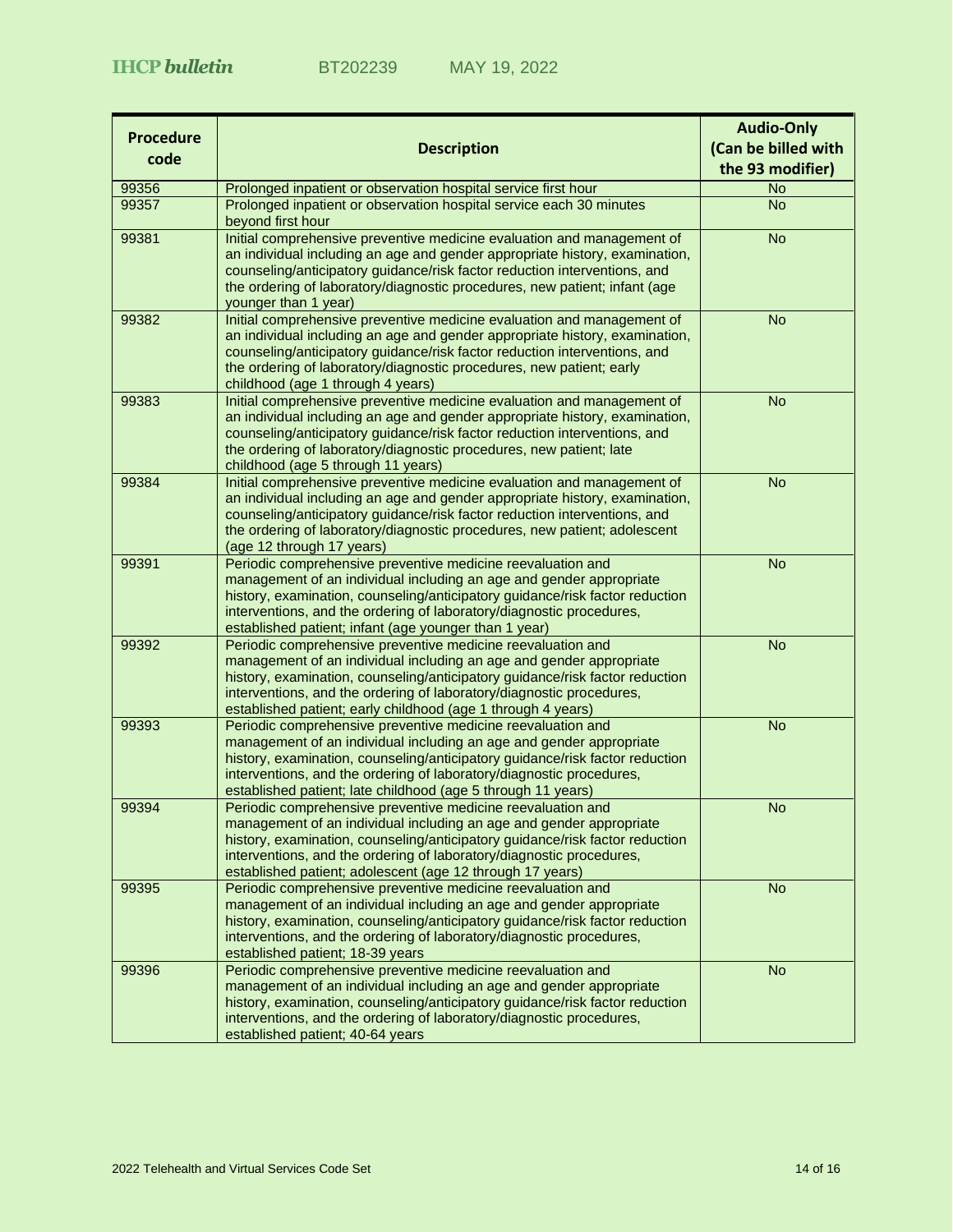| <b>Procedure</b>  |                                                                                                                        | <b>Audio-Only</b>   |
|-------------------|------------------------------------------------------------------------------------------------------------------------|---------------------|
| code              | <b>Description</b>                                                                                                     | (Can be billed with |
|                   |                                                                                                                        | the 93 modifier)    |
| 99397             | Periodic comprehensive preventive medicine reevaluation and                                                            | <b>No</b>           |
|                   | management of an individual including an age and gender appropriate                                                    |                     |
|                   | history, examination, counseling/anticipatory guidance/risk factor reduction                                           |                     |
|                   | interventions, and the ordering of laboratory/diagnostic procedures,                                                   |                     |
| 99401             | established patient; 65 years and older<br>Preventive medicine counseling and/or risk factor reduction intervention(s) | Yes                 |
|                   | provided to an individual (separate procedure); approximately 15 minutes                                               |                     |
| 99406             | Smoking and tobacco use intensive counseling, < 10 minutes                                                             | Yes                 |
| 99407             | Smoking and tobacco use intensive counseling, greater than 10 minutes                                                  | <b>Yes</b>          |
| 99408             | Alcohol and/or substance abuse screening and intervention, 15-30 minutes                                               | Yes                 |
| 99409             | Alcohol and/or substance abuse screening and intervention, greater than                                                | Yes                 |
|                   | 30 minutes                                                                                                             |                     |
| G0108             | Diabetes outpatient self-management training services, individual, per 30                                              | Yes                 |
|                   | minutes                                                                                                                |                     |
| G0109             | Diabetes outpatient self-management training services, group session (2 or<br>more), per 30 minutes                    | Yes                 |
| G0444             | Annual depression screening, 15 minutes                                                                                | Yes                 |
| H0004*            | Behavioral health counseling and therapy, per 15 minutes                                                               | <b>No</b>           |
| H0005*            | Alcohol and/or drug services; group counseling by a clinician                                                          | <b>No</b>           |
| H0015             | Alcohol and/or drug services; intensive outpatient (treatment program that                                             | <b>No</b>           |
|                   | operates at least 3 hours/day and at least 3 days/week and is based on an                                              |                     |
|                   | individualized treatment plan), including assessment, counseling; crisis                                               |                     |
|                   | intervention, and activity therapies or education                                                                      |                     |
| H0031             | Mental health assessment, by nonphysician                                                                              | <b>No</b>           |
| H0034*            | Medication training and support, per 15 minutes                                                                        | <b>No</b>           |
| H <sub>2011</sub> | Crisis intervention service, per 15 minutes                                                                            | Yes                 |
| H2035*            | Alcohol and/or other drug treatment program, per hour                                                                  | <b>No</b>           |
| Q3014**           | Telehealth originating site facility fee                                                                               | <b>No</b>           |
| S9480             | Intensive outpatient psychiatric services, per diem                                                                    | <b>No</b>           |

*\* Codes marked with a single asterisk (\*) are billable only for certain IHCP members/programs. If a member does*  not have eligibility to receive these services in person through the IHCP, then they are not eligible to receive *these services via telehealth.*

*\*\* Code Q3014, signifying the telehealth originating site facility fee, can only use POS code 02 and modifier 95. Q3014 is not eligible for reimbursement when billed with POS code 10 or modifier 93.*